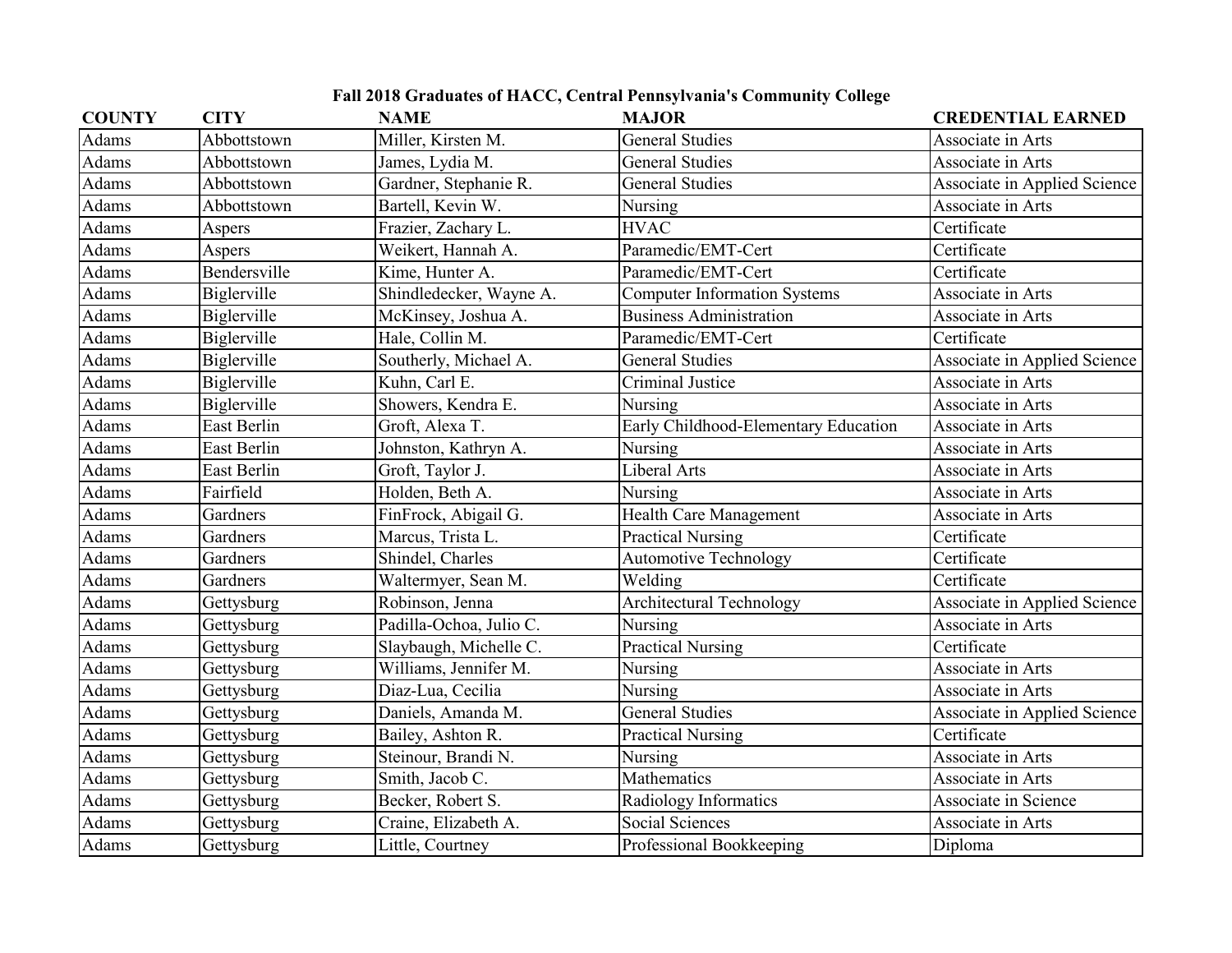| <b>COUNTY</b> | <b>CITY</b>    | <b>NAME</b>               | <b>MAJOR</b>                         | <b>CREDENTIAL EARNED</b>     |
|---------------|----------------|---------------------------|--------------------------------------|------------------------------|
| Adams         | Gettysburg     | Gallagher, Renee L.       | <b>Business Studies</b>              | Associate in Arts            |
| Adams         | Gettysburg     | Rudisill, Justin A.       | Paramedic/EMT-Cert                   | Certificate                  |
| Adams         | Gettysburg     | Kane, Matthew C.          | Philosophy                           | Associate in Arts            |
| Adams         | Gettysburg     | Hall, Eiisha              | General Studies                      | Associate in Arts            |
| Adams         | Gettysburg     | Kraus, Steven M.          | <b>General Studies</b>               | Associate in Applied Science |
| Adams         | Gettysburg     | Rummel, Megan A.          | Paramedic/EMT-Cert                   | Certificate                  |
| Adams         | Gettysburg     | Mills, Laura Lee          | Nursing                              | Associate in Arts            |
| Adams         | Littlestown    | Wetzel, Christyn E.       | Early Care and Education             | Associate in Arts            |
| Adams         | Littlestown    | Faircloth, Shannon M.     | <b>Business Management</b>           | Associate in Arts            |
| Adams         | Littlestown    | Russell, Micah D.         | Psychology                           | Associate in Arts            |
| Adams         | Littlestown    | Wantz, Joy M.             | Nursing                              | Associate in Arts            |
| Adams         | Littlestown    | Kinsella, David T.        | Home and Building Remodeling         | Certificate                  |
| Adams         | Littlestown    | Lavender, William J.      | Nursing                              | Associate in Arts            |
| Adams         | Littlestown    | Patrick, Hope M.          | <b>General Studies</b>               | Associate in Arts            |
| Adams         | Littlestown    | Brown, Brianna L.         | <b>General Studies</b>               | Associate in Applied Science |
| Adams         | Littlestown    | Fults, Jessica M.         | Nursing                              | Associate in Arts            |
| Adams         | Littlestown    | Sanders, Brandi M.        | <b>Practical Nursing</b>             | Certificate                  |
| Adams         | Mc Sherrystown | Buckingham, Carianne      | Business Management                  | Associate in Arts            |
| Adams         | Mc Sherrystown | Alloway, Clare J.         | <b>Health Care Management</b>        | Associate in Arts            |
| Adams         | Mc Sherrystown | Palmas, Cristel           | Early Childhood-Elementary Education | Associate in Arts            |
| Adams         | Mc Sherrystown | Morningstar, Christine M. | Nursing                              | Associate in Arts            |
| Adams         | Mc Sherrystown | Martin, David             | Marketing                            | Associate in Arts            |
| Adams         | New Oxford     | Wolford, Natasha A.       | Nursing                              | Associate in Arts            |
| Adams         | New Oxford     | King, Danielle M.         | Nursing                              | Associate in Arts            |
| Adams         | New Oxford     | Weaver, Whitney E.        | <b>Business Administration</b>       | Associate in Arts            |
| Adams         | New Oxford     | Fishel, Chelsy N.         | <b>Practical Nursing</b>             | Certificate                  |
| Adams         | New Oxford     | Glatfelter, Stephanie A.  | <b>Business Studies</b>              | Associate in Arts            |
| Adams         | New Oxford     | Menges, Michele           | Accounting                           | Associate in Arts            |
| Adams         | New Oxford     | Altland, Joanie B.        | Nursing                              | Associate in Arts            |
| Adams         | New Oxford     | Keefer, Nicholas A.       | <b>General Studies</b>               | Associate in Applied Science |
| Adams         | New Oxford     | Myers, Renee L.           | Nursing                              | Associate in Arts            |
| Adams         | Orrtanna       | Barone, Lisa B.           | Nursing                              | Associate in Arts            |
| Adams         | Orrtanna       | Switzer, Erin E.          | Nursing                              | Associate in Arts            |
| Adams         | Orrtanna       | Sanderson, Melissa E.     | Nursing                              | Associate in Arts            |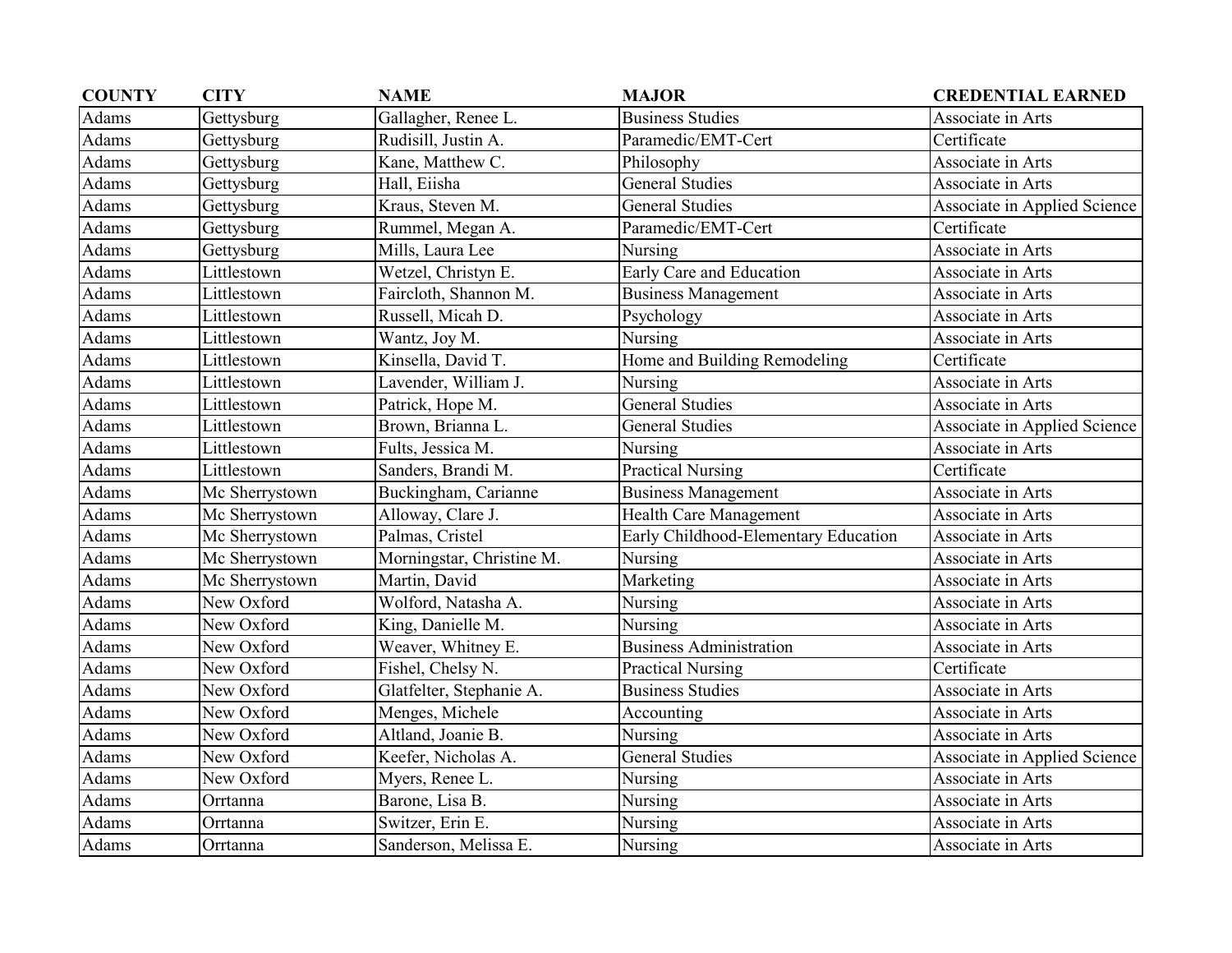| <b>COUNTY</b>   | <b>CITY</b>           | <b>NAME</b>                | <b>MAJOR</b>                          | <b>CREDENTIAL EARNED</b>     |
|-----------------|-----------------------|----------------------------|---------------------------------------|------------------------------|
| Adams           | Orrtanna              | Keller, Darlene A.         | Nursing                               | Associate in Arts            |
| Allegheny       | Pittsburgh            | Lutz, Kahla C.             | Nursing                               | Associate in Arts            |
| Armstrong       | Ford City             | Shaeffer, William G.       | Auctioneering                         | Diploma                      |
| <b>Bedford</b>  | Bedford               | Chandler, John             | Paramedic/EMT-Cert                    | Certificate                  |
| <b>Berks</b>    | Hamburg               | Korotkikh, Tamara          | Gerontology                           | Associate in Arts            |
| <b>Berks</b>    | Leesport              | Hammer, Paul R.            | <b>General Studies</b>                | Associate in Arts            |
| <b>Berks</b>    | Reading               | Fioravanti, Erika N.       | Liberal Arts                          | Associate in Arts            |
| <b>Berks</b>    | Reading               | Sullivan, Karen            | <b>Computer Networking Technology</b> | Associate in Applied Science |
| <b>Berks</b>    | Reading               | Recalo, Naomi              | Nursing                               | Associate in Arts            |
| <b>Berks</b>    | <b>Sinking Spring</b> | Champagne, Daphny          | Nursing                               | Associate in Arts            |
| <b>Bradford</b> | Ulster                | Sensenig, Jonathan         | <b>Industrial Technology</b>          | Associate in Applied Science |
| Centre          | <b>State College</b>  | Lin, Yitong                | Communications                        | Associate in Arts            |
| Chester         | Nottingham            | Richmond, Brittany N.      | <b>Health Care Management</b>         | Associate in Arts            |
| Chester         | Nottingham            | Ellis, Lola E.             | <b>Practical Nursing</b>              | Certificate                  |
| Chester         | Oxford                | Peirson, Katrina A.        | Health Care Management                | Associate in Arts            |
| Chester         | Wagontown             | Young, Anne M.             | Radiology Informatics                 | Associate in Science         |
| Chester         | West Grove            | Diamond, Samuel R.         | Web Development & Design              | Associate in Arts            |
| Clearfield      | Osceola Mills         | Martin, Merissa M.         | Communication                         | Associate in Science         |
| Cumberland      | Camp Hill             | Kelly, Madeline R.         | <b>Business Administration</b>        | Associate in Arts            |
| Cumberland      | Camp Hill             | McBride, Shanon L.         | Theatre                               | Associate in Fine Arts       |
| Cumberland      | Camp Hill             | Benton, Ross M.            | Welding                               | Certificate                  |
| Cumberland      | Camp Hill             | Slobodian, Victoria R.     | <b>General Studies</b>                | Associate in Applied Science |
| Cumberland      | Camp Hill             | Fetrow, Paul B.            | <b>Electrical Technology</b>          | Certificate                  |
| Cumberland      | Camp Hill             | Pierre, Sebastien          | Home and Building Remodeling          | Certificate                  |
| Cumberland      | Camp Hill             | Ramassat- Toro, Jessica E. | Early Care and Education              | Associate in Arts            |
| Cumberland      | Camp Hill             | Shedlosky-Foxx, Laura K.   | Nursing                               | Associate in Arts            |
| Cumberland      | Camp Hill             | Kelly, Molly               | <b>Business Studies</b>               | Associate in Arts            |
| Cumberland      | Camp Hill             | Huffine, Robert J.         | Web Development & Design              | Associate in Applied Science |
| Cumberland      | Camp Hill             | Fetrow, Charlotte          | Nursing                               | Associate in Arts            |
| Cumberland      | Camp Hill             | Barr, Daniel M.            | <b>Business Management</b>            | Associate in Arts            |
| Cumberland      | Camp Hill             | Oubraim, Zaina             | <b>International Studies</b>          | Associate in Arts            |
| Cumberland      | Camp Hill             | McGovern, Ashley           | Criminal Justice                      | Associate in Arts            |
| Cumberland      | Camp Hill             | Poe, Isaac B.              | <b>Business Management</b>            | Associate in Arts            |
| Cumberland      | Camp Hill             | Pease, Brian J.            | <b>Computer Networking Technology</b> | Associate in Applied Science |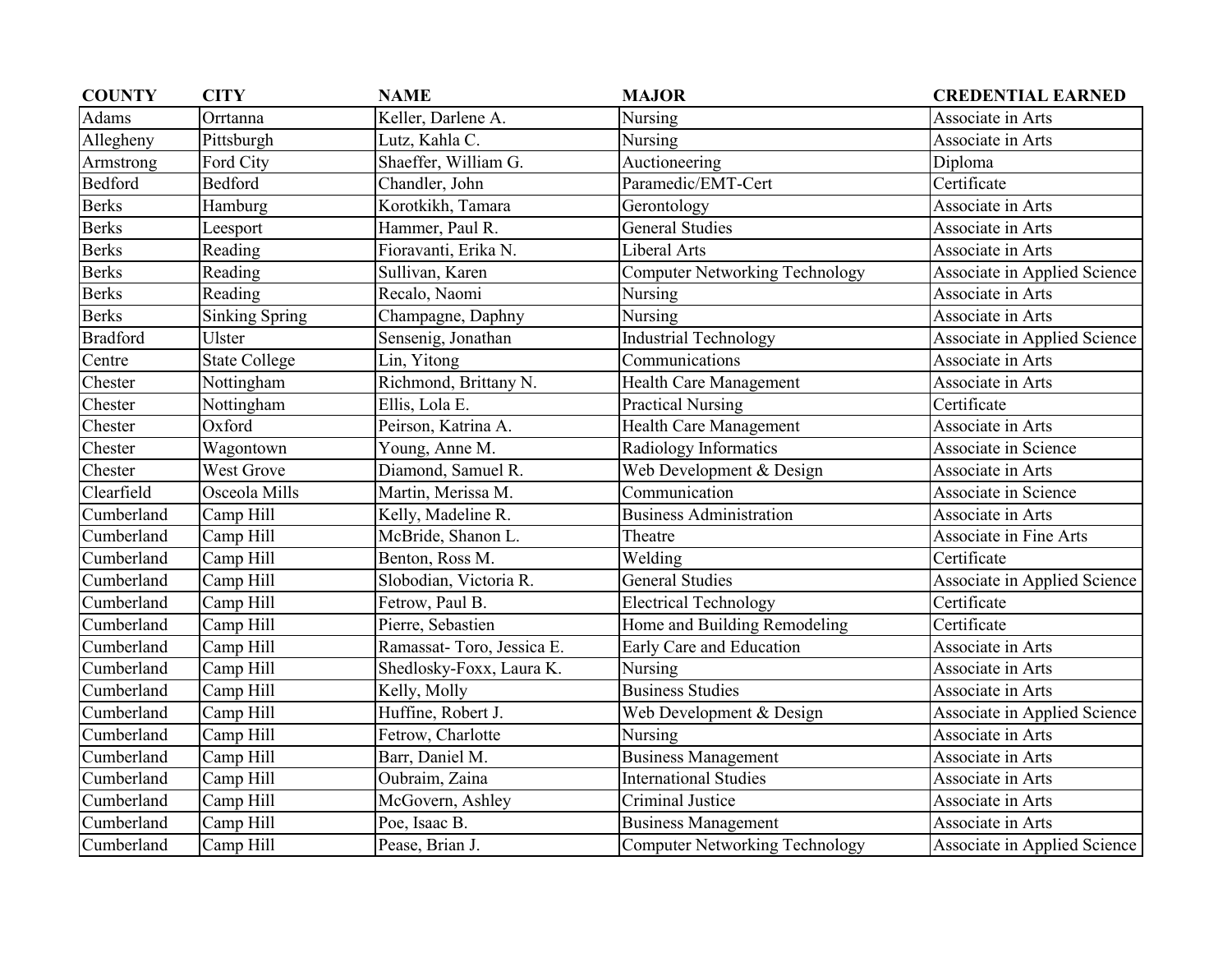| <b>COUNTY</b> | <b>CITY</b> | <b>NAME</b>                    | <b>MAJOR</b>                          | <b>CREDENTIAL EARNED</b>      |
|---------------|-------------|--------------------------------|---------------------------------------|-------------------------------|
| Cumberland    | Camp Hill   | Titzel, Kayleigh               | Nursing                               | Associate in Arts             |
| Cumberland    | Carlisle    | Oulamzabi, Mustapha            | Computer Networking Technology        | Associate in Applied Science  |
| Cumberland    | Carlisle    | Barley, Lauren N.              | Nursing                               | Associate in Arts             |
| Cumberland    | Carlisle    | Monahan-Donnelly, Elizabeth A. | Nursing                               | Associate in Arts             |
| Cumberland    | Carlisle    | Seitz, Rachel E.               | Early Care and Education              | Associate in Arts             |
| Cumberland    | Carlisle    | Williams, Nurdinah             | Health Care Management                | Associate in Arts             |
| Cumberland    | Carlisle    | Korkutovic, Belma              | <b>Business Studies</b>               | Associate in Arts             |
| Cumberland    | Carlisle    | Hileman, Helen R.              | Gerontology                           | Diploma                       |
| Cumberland    | Carlisle    | Lin, Cara                      | Pre-Health Professions                | Associate in Science          |
| Cumberland    | Carlisle    | Defrank, Klaudia I.            | Psychology                            | Associate in Arts             |
| Cumberland    | Carlisle    | Corrado, Andrew V.             | Welding                               | Diploma                       |
| Cumberland    | Carlisle    | Alhadethi, Amna                | Paralegal Studies                     | Certificate                   |
| Cumberland    | Carlisle    | Cameron, Whitney N.            | <b>Practical Nursing</b>              | Certificate                   |
| Cumberland    | Carlisle    | Schall, Tammy J.               | <b>Human Services</b>                 | Associate in Arts             |
| Cumberland    | Carlisle    | Corrado, Andrew V.             | <b>General Studies</b>                | Associate in Arts             |
| Cumberland    | Carlisle    | Holsberger, Maria E.           | General Studies                       | Associate in Applied Science  |
| Cumberland    | Carlisle    | Kastriba, Michelle A.          | <b>General Studies</b>                | Associate in Applied Science  |
| Cumberland    | Carlisle    | Degler-Glacken, Africa R.      | Pre-Health Professions                | Associate in Science          |
| Cumberland    | Carlisle    | Corrado, Andrew V.             | <b>General Studies</b>                | Associate in Applied Science  |
| Cumberland    | Carlisle    | Voegele, Paige M.              | Early Childhood-Elementary Education  | Associate in Arts             |
| Cumberland    | Carlisle    | Farrisi, Heather M.            | Nursing                               | Associate in Arts             |
| Cumberland    | Carlisle    | Oyeson, Barbara                | Psychology                            | Associate in Arts             |
| Cumberland    | Carlisle    | Sheperd, David T.              | Social Sciences                       | Associate in Arts             |
| Cumberland    | Carlisle    | Whitney, Shante                | Professional Bookkeeping              | Diploma                       |
| Cumberland    | Carlisle    | Joseph, Kayla R.               | Nursing                               | Associate in Arts             |
| Cumberland    | Carlisle    | Potts, Nicole M.               | <b>General Studies</b>                | Associate in Arts             |
| Cumberland    | Carlisle    | Kastriba, Lawrence J.          | <b>Social Sciences</b>                | Associate in Arts             |
| Cumberland    | Enola       | Tillman, Justine E.            | Health Care Management                | Associate in Arts             |
| Cumberland    | Enola       | Rhoads, Andrew J.              | Theatre                               | <b>Associate in Fine Arts</b> |
| Cumberland    | Enola       | Gruber, Danielle R.            | Psychology                            | Associate in Arts             |
| Cumberland    | Enola       | Hoffman, Emily M.              | Liberal Arts                          | Associate in Arts             |
| Cumberland    | Enola       | Ronemus, Laura F.              | Music Industry                        | Associate in Arts             |
| Cumberland    | Enola       | Robertson, Nicholas T.         | <b>Computer Networking Technology</b> | Associate in Applied Science  |
| Cumberland    | Enola       | Foltz, Sarah K.                | Social Sciences                       | Associate in Arts             |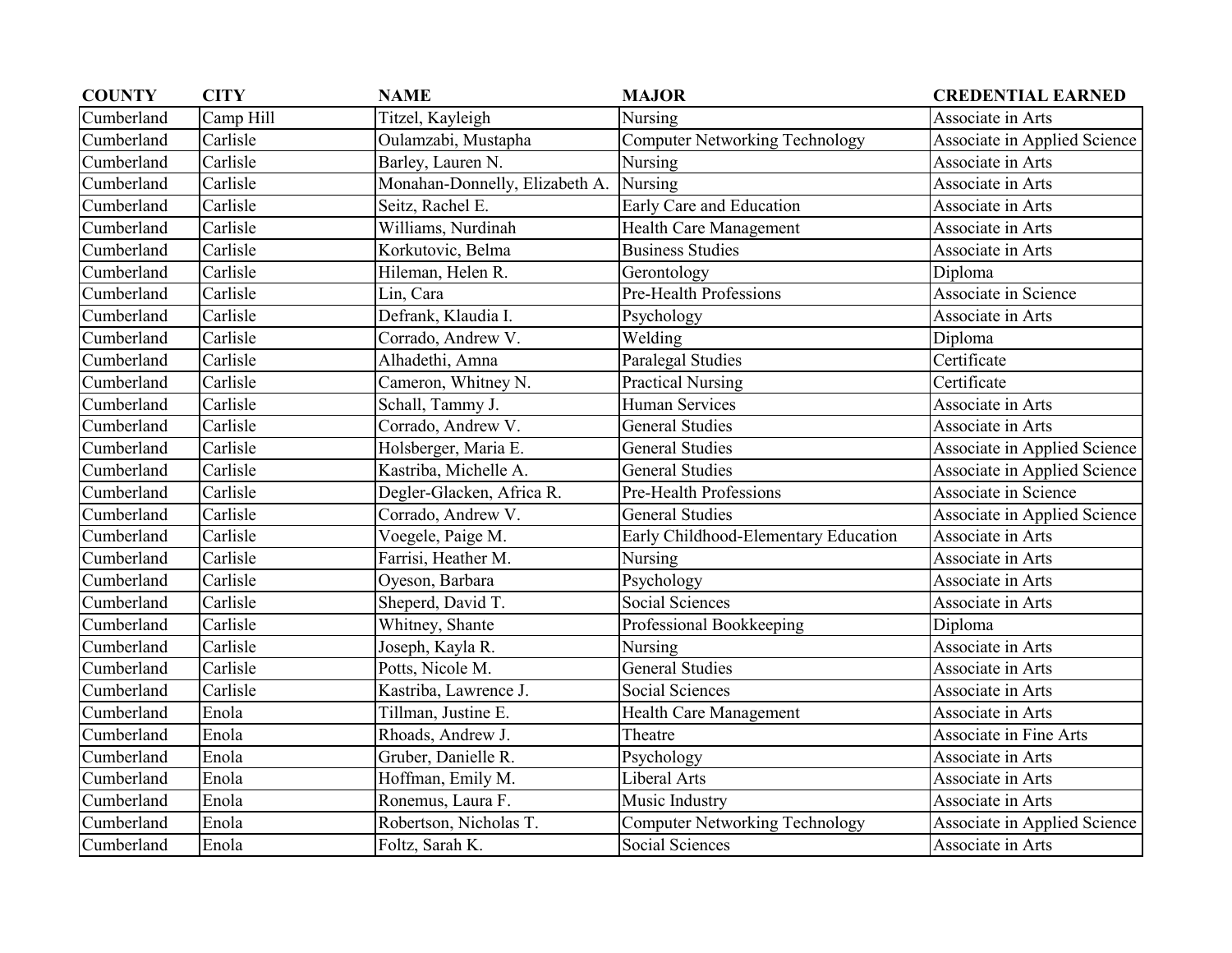| <b>COUNTY</b> | <b>CITY</b>   | <b>NAME</b>                | <b>MAJOR</b>                         | <b>CREDENTIAL EARNED</b>     |
|---------------|---------------|----------------------------|--------------------------------------|------------------------------|
| Cumberland    | Enola         | Barcavage, Madison P.      | <b>General Studies</b>               | Associate in Arts            |
| Cumberland    | Enola         | Gilfert, Anna R.           | Nursing                              | Associate in Arts            |
| Cumberland    | Enola         | Dykes, Kayla               | Mechanical Engineering Technology    | <b>Associate in Science</b>  |
| Cumberland    | Enola         | Eberly, Erin R.            | Social Sciences                      | Associate in Arts            |
| Cumberland    | Lemoyne       | Grundon-Balliet, Jordan C. | <b>General Studies</b>               | Associate in Applied Science |
| Cumberland    | Lemoyne       | Saylor, Seth J.            | <b>HVAC</b>                          | Associate in Applied Science |
| Cumberland    | Lemoyne       | Rogers, Dylan B.           | Nursing                              | Associate in Arts            |
| Cumberland    | Lemoyne       | Valentin, Syann M.         | Psychology                           | Associate in Arts            |
| Cumberland    | Marysville    | Roelke, Lauren E.          | Nursing                              | Associate in Arts            |
| Cumberland    | Mechanicsburg | Skurzynski, Alexander      | <b>Computer Information Security</b> | Associate in Science         |
| Cumberland    | Mechanicsburg | Wolfe, Markeshia E.        | Communications                       | Associate in Arts            |
| Cumberland    | Mechanicsburg | Harley, Tameeka            | <b>General Studies</b>               | Associate in Applied Science |
| Cumberland    | Mechanicsburg | Hurley, Kenneth L.         | <b>Baking and Pastry Arts</b>        | Certificate                  |
| Cumberland    | Mechanicsburg | Frank, Katey               | Criminal Justice                     | Associate in Arts            |
| Cumberland    | Mechanicsburg | Drozynski, Sean            | <b>Computer Information Security</b> | Associate in Science         |
| Cumberland    | Mechanicsburg | Karim, Hawzheen T.         | <b>Electrical Technology</b>         | Associate in Applied Science |
| Cumberland    | Mechanicsburg | Accomando, Christina M.    | <b>Architectural Technology</b>      | Associate in Applied Science |
| Cumberland    | Mechanicsburg | De Leon, Edgar             | Professional Bookkeeping             | Diploma                      |
| Cumberland    | Mechanicsburg | Dufort, Marcus E.          | Social Sciences                      | Associate in Arts            |
| Cumberland    | Mechanicsburg | Sunday, Nathan M.          | <b>Business Management</b>           | Associate in Arts            |
| Cumberland    | Mechanicsburg | Liffick, Alexander P.      | <b>Computer Information Security</b> | Associate in Science         |
| Cumberland    | Mechanicsburg | Weidner, Kelsi L.          | <b>Business Studies</b>              | Associate in Arts            |
| Cumberland    | Mechanicsburg | Lupia, Emma J.             | <b>Business Administration</b>       | Associate in Arts            |
| Cumberland    | Mechanicsburg | Patterson, Jacob N.        | Nursing                              | Associate in Arts            |
| Cumberland    | Mechanicsburg | Merritts, Taylor N.        | <b>Practical Nursing</b>             | Certificate                  |
| Cumberland    | Mechanicsburg | Smith, Destiney G.         | <b>Practical Nursing</b>             | Certificate                  |
| Cumberland    | Mechanicsburg | Williams, Piper C.         | Nursing                              | Associate in Arts            |
| Cumberland    | Mechanicsburg | Patrick, Charity A.        | Gerontology                          | Associate in Arts            |
| Cumberland    | Mechanicsburg | Negley, Kodi A.            | <b>Business Studies</b>              | Associate in Arts            |
| Cumberland    | Mechanicsburg | Olivencia, Francheska M.   | Criminal Justice                     | Associate in Arts            |
| Cumberland    | Mechanicsburg | Williams, Courtney C.      | Early Childhood-Elementary Education | Associate in Arts            |
| Cumberland    | Mechanicsburg | Lenich, Rachel S.          | <b>General Studies</b>               | Associate in Applied Science |
| Cumberland    | Mechanicsburg | Kauffman, Tyler J.         | <b>Electrical Technology</b>         | Associate in Applied Science |
| Cumberland    | Mechanicsburg | Singh, Jagjot              | <b>Business Administration</b>       | Associate in Arts            |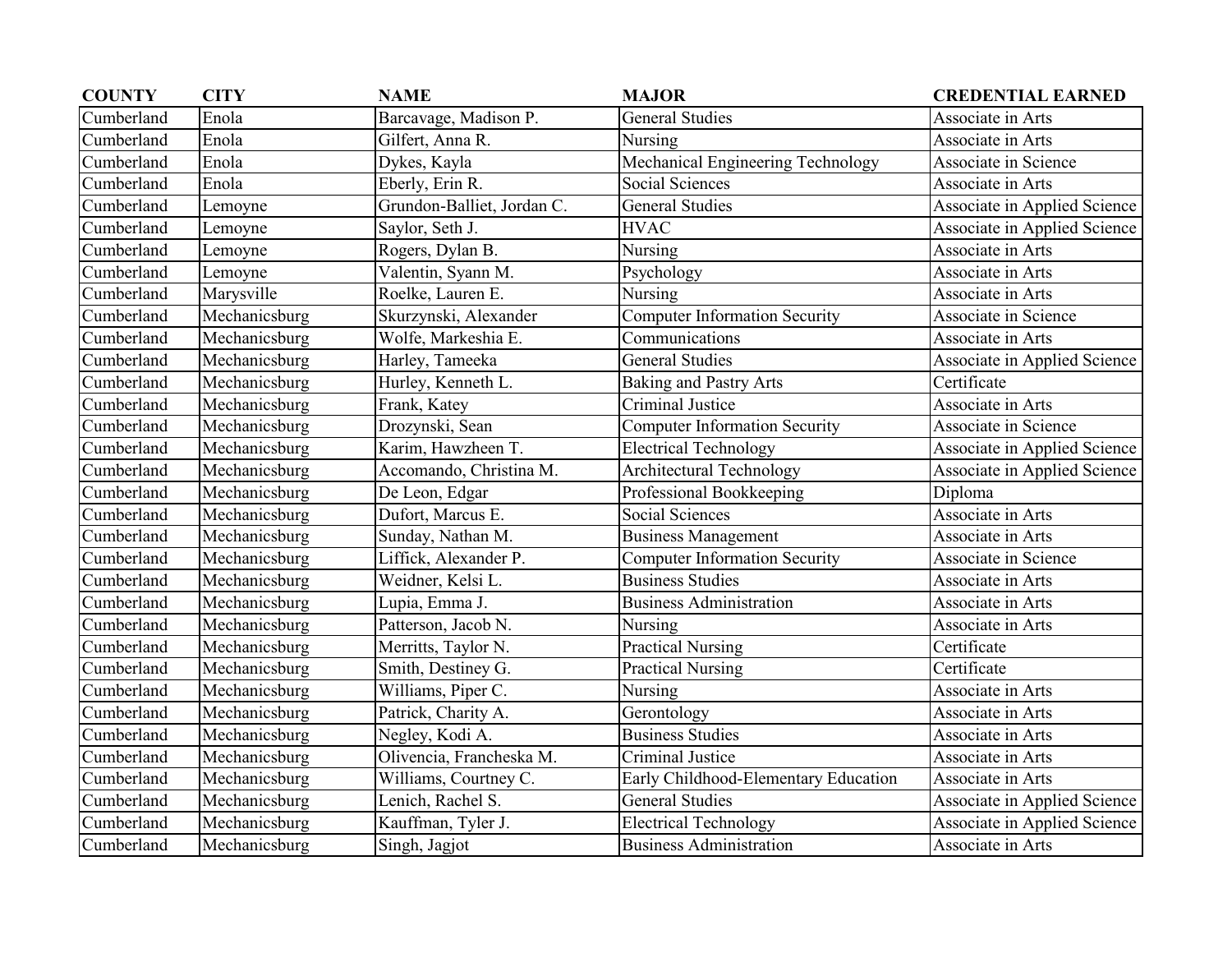| <b>COUNTY</b> | <b>CITY</b>                | <b>NAME</b>            | <b>MAJOR</b>                          | <b>CREDENTIAL EARNED</b>      |
|---------------|----------------------------|------------------------|---------------------------------------|-------------------------------|
| Cumberland    | Mechanicsburg              | Rogers, Anna R.        | Art                                   | Associate in Arts             |
| Cumberland    | Mechanicsburg              | Floyd, James           | <b>General Studies</b>                | Associate in Arts             |
| Cumberland    | Mechanicsburg              | Weaver, Brittany M.    | Early Care and Education              | Associate in Arts             |
| Cumberland    | Mechanicsburg              | Lee, Jin Ju            | Nursing                               | Associate in Arts             |
| Cumberland    | $M$ echanicsburg           | Von Nieda, Steven Z.   | Photography                           | <b>Associate in Fine Arts</b> |
| Cumberland    | Mechanicsburg              | Franklin, Laura R.     | Nursing                               | Associate in Arts             |
| Cumberland    | Mechanicsburg              | Gifford, Joseph R.     | Auctioneering                         | Diploma                       |
| Cumberland    | Mechanicsburg              | Bahdon, Daher R.       | <b>Business Studies</b>               | Associate in Arts             |
| Cumberland    | Mechanicsburg              | Fair-Garlock, Whittney | <b>Practical Nursing</b>              | Certificate                   |
| Cumberland    | Mechanicsburg              | Ossamang, Mary L.      | Nursing                               | Associate in Arts             |
| Cumberland    | Mechanicsburg              | Chakala, Tafadzwa K.   | <b>Business Administration</b>        | Associate in Science          |
| Cumberland    | Mechanicsburg              | Karim, Hawzheen T.     | <b>HVAC</b>                           | Associate in Applied Science  |
| Cumberland    | Mechanicsburg              | Whistler, Jordan       | Web Development & Design              | Associate in Applied Science  |
| Cumberland    | Mechanicsburg              | Reynolds, Dannielle L. | <b>Business Studies</b>               | Associate in Arts             |
| Cumberland    | Mechanicsburg              | Porter, Samuel         | <b>Business Administration</b>        | Associate in Arts             |
| Cumberland    | Mechanicsburg              | Connors, Michael       | <b>General Studies</b>                | Associate in Arts             |
| Cumberland    | Mechanicsburg              | Sheppard, Kevin L.     | <b>Human Services</b>                 | Associate in Arts             |
| Cumberland    | Mechanicsburg              | Tiwari, Vibha          | <b>Business Management</b>            | Associate in Arts             |
| Cumberland    | Mechanicsburg              | Moore, Colin           | <b>General Studies</b>                | Associate in Arts             |
| Cumberland    | Mechanicsburg              | Brown, Shawn           | <b>Business Studies</b>               | Associate in Arts             |
| Cumberland    | Mechanicsburg              | Grauel, Kailey R.      | <b>Business Administration</b>        | Associate in Arts             |
| Cumberland    | Mechanicsburg              | Quarterson, Hannah E.  | <b>Business Administration</b>        | Associate in Arts             |
| Cumberland    | Mechanicsburg              | Coleman, Drew M.       | Criminal Justice                      | Associate in Arts             |
| Cumberland    | Mechanicsburg              | Poling, Jennifer E.    | Nursing                               | Associate in Arts             |
| Cumberland    | Mechanicsburg              | Lucas, Erik M.         | <b>Business Administration</b>        | Associate in Arts             |
| Cumberland    | Mechanicsburg              | Corman, Jeanette       | Nursing                               | Associate in Arts             |
| Cumberland    | Mechanicsburg              | Vittor, Chris P.       | Criminal Justice                      | Associate in Arts             |
| Cumberland    | Mechanicsburg              | Whistler, Grace A.     | <b>Business Management</b>            | Associate in Arts             |
| Cumberland    | Mechanicsburg              | Long, Seth M.          | Web Development & Design              | Associate in Arts             |
| Cumberland    | Mechanicsburg              | Francis, Nicholas M.   | <b>Computer Networking Technology</b> | Associate in Applied Science  |
| Cumberland    | Mechanicsburg              | Leffler, Chelsea E.    | Psychology                            | Associate in Arts             |
| Cumberland    | Mechanicsburg              | Curry, Brandon S.      | <b>General Studies</b>                | Associate in Arts             |
| Cumberland    | Mechanicsburg              | Tep, Pamela            | Nursing                               | Associate in Arts             |
| Cumberland    | <b>Mount Holly Springs</b> | Shrift, Jennifer L.    | Criminal Justice                      | Associate in Arts             |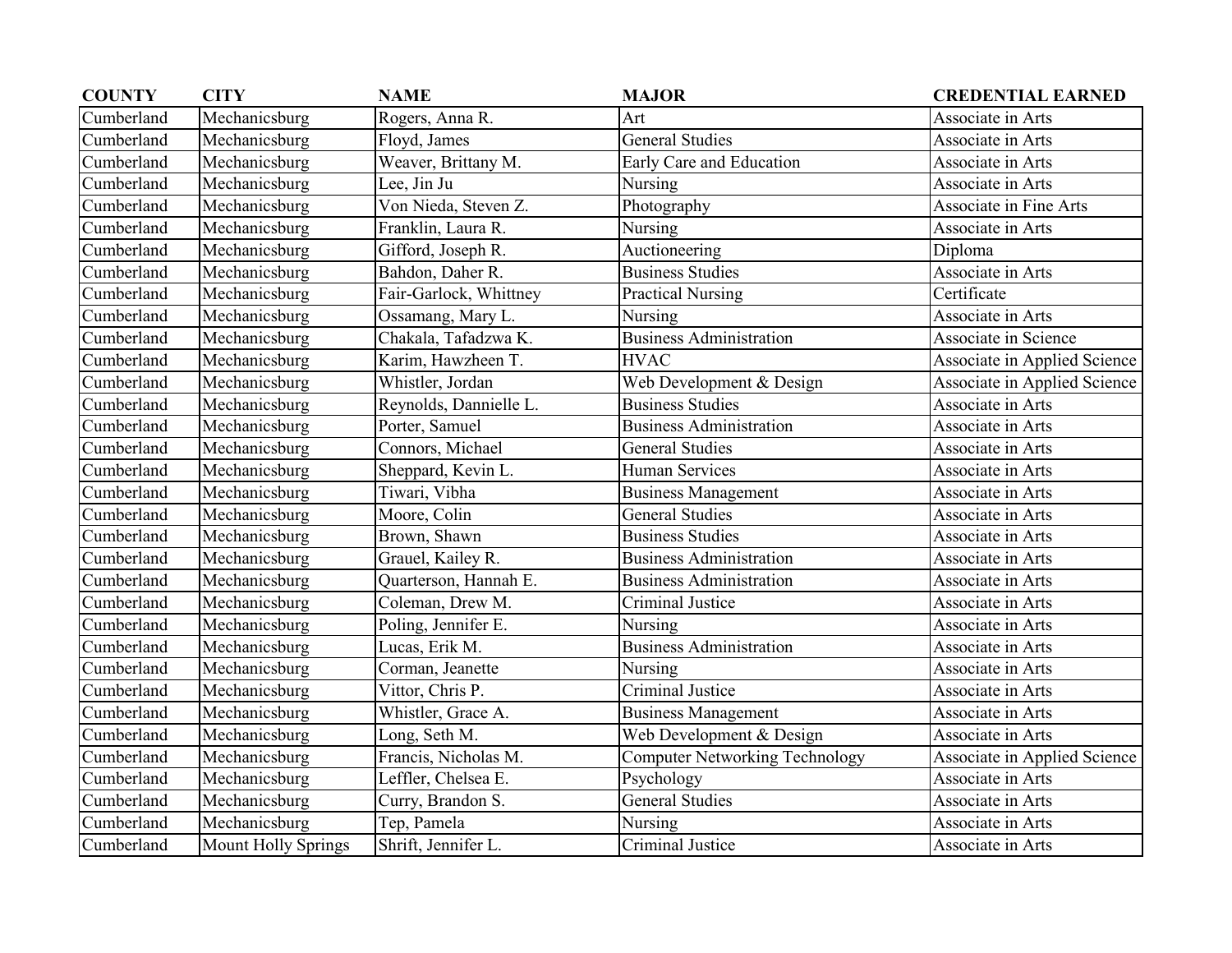| <b>COUNTY</b> | <b>CITY</b>                | <b>NAME</b>           | <b>MAJOR</b>                       | <b>CREDENTIAL EARNED</b>     |
|---------------|----------------------------|-----------------------|------------------------------------|------------------------------|
| Cumberland    | <b>Mount Holly Springs</b> | Surface, Siobhan      | Paramedic/EMT-Cert                 | Certificate                  |
| Cumberland    | New Cumberland             | Montefour, Taylor M.  | Hospitality and Tourism Management | Associate in Arts            |
| Cumberland    | New Cumberland             | Whistler, Amanda L.   | <b>Business Management</b>         | Associate in Arts            |
| Cumberland    | New Cumberland             | Long, Thomas J.       | <b>General Studies</b>             | Associate in Arts            |
| Cumberland    | New Cumberland             | Holliday, Alyse M.    | Nursing                            | Associate in Arts            |
| Cumberland    | New Cumberland             | Botzer, Zachary       | Paramedic/EMT-Cert                 | Certificate                  |
| Cumberland    | New Cumberland             | Brown, Elizabeth A.   | <b>General Studies</b>             | Associate in Applied Science |
| Cumberland    | New Cumberland             | Williams, Charles W.  | <b>General Studies</b>             | Associate in Arts            |
| Cumberland    | New Cumberland             | Brinsky, Kaylie A.    | Early Care and Education           | Associate in Arts            |
| Cumberland    | New Cumberland             | Wakefield, Katie L.   | Nursing                            | Associate in Arts            |
| Cumberland    | New Cumberland             | Brown, Elizabeth A.   | Nursing                            | Associate in Arts            |
| Cumberland    | New Cumberland             | Heckler, Jessica B.   | <b>Business Administration</b>     | Associate in Arts            |
| Cumberland    | Newville                   | Bishop, Greg          | <b>Business Management</b>         | Associate in Arts            |
| Cumberland    | Newville                   | Moorehead, Rebecca    | Professional Bookkeeping           | Diploma                      |
| Cumberland    | Newville                   | Shields, Katelyn A.   | Nursing                            | Associate in Arts            |
| Cumberland    | Newville                   | Hammond, Brandi L.    | Nursing                            | Associate in Arts            |
| Cumberland    | Newville                   | Coomes, Theodore D.   | Civil Technology                   | Associate in Applied Science |
| Cumberland    | Newville                   | Hogarth, Joseph       | Police Science                     | Associate in Arts            |
| Cumberland    | Newville                   | Beaston, Patrick L.   | <b>General Studies</b>             | Associate in Arts            |
| Cumberland    | Newville                   | Zink, Matthew         | Paramedic/EMT-Cert                 | Certificate                  |
| Cumberland    | Shippensburg               | Navas, Amanda R.      | <b>Business Administration</b>     | Associate in Arts            |
| Cumberland    | Shippensburg               | Koser, Makaela C.     | <b>General Studies</b>             | Associate in Arts            |
| Cumberland    | Shippensburg               | Oakman, Karen M.      | Administrative Office Management   | Associate in Arts            |
| Cumberland    | Shippensburg               | Mentzer, Matthew A.   | Accounting                         | Associate in Arts            |
| Cumberland    | Shippensburg               | Shaffer, Lexxus M.    | <b>Criminal Justice</b>            | Associate in Arts            |
| Cumberland    | <b>Walnut Bottom</b>       | Bonawitz, Brandi      | <b>Business Management</b>         | Associate in Arts            |
| Dauphin       | Dauphin                    | Derois, Megan A.      | <b>Business Studies</b>            | Associate in Arts            |
| Dauphin       | Dauphin                    | Miller, Wesley J.     | <b>Business Studies</b>            | Associate in Arts            |
| Dauphin       | Dauphin                    | Taylor, Brooklyn M.   | <b>General Studies</b>             | Associate in Applied Science |
| Dauphin       | Dauphin                    | Miller, Wesley J.     | Music Audio & Recording Technology | Diploma                      |
| Dauphin       | Elizabethville             | Baluch, Evelyn P.     | Nursing                            | Associate in Arts            |
| Dauphin       | Elizabethville             | Hoffman, Kristofer C. | <b>Industrial Technology</b>       | Associate in Applied Science |
| Dauphin       | Elizabethville             | Hoffman, Kelsey       | Psychology                         | Associate in Arts            |
| Dauphin       | Grantville                 | Peters, Ronald C.     | <b>Building Construction Mgmt</b>  | Associate in Applied Science |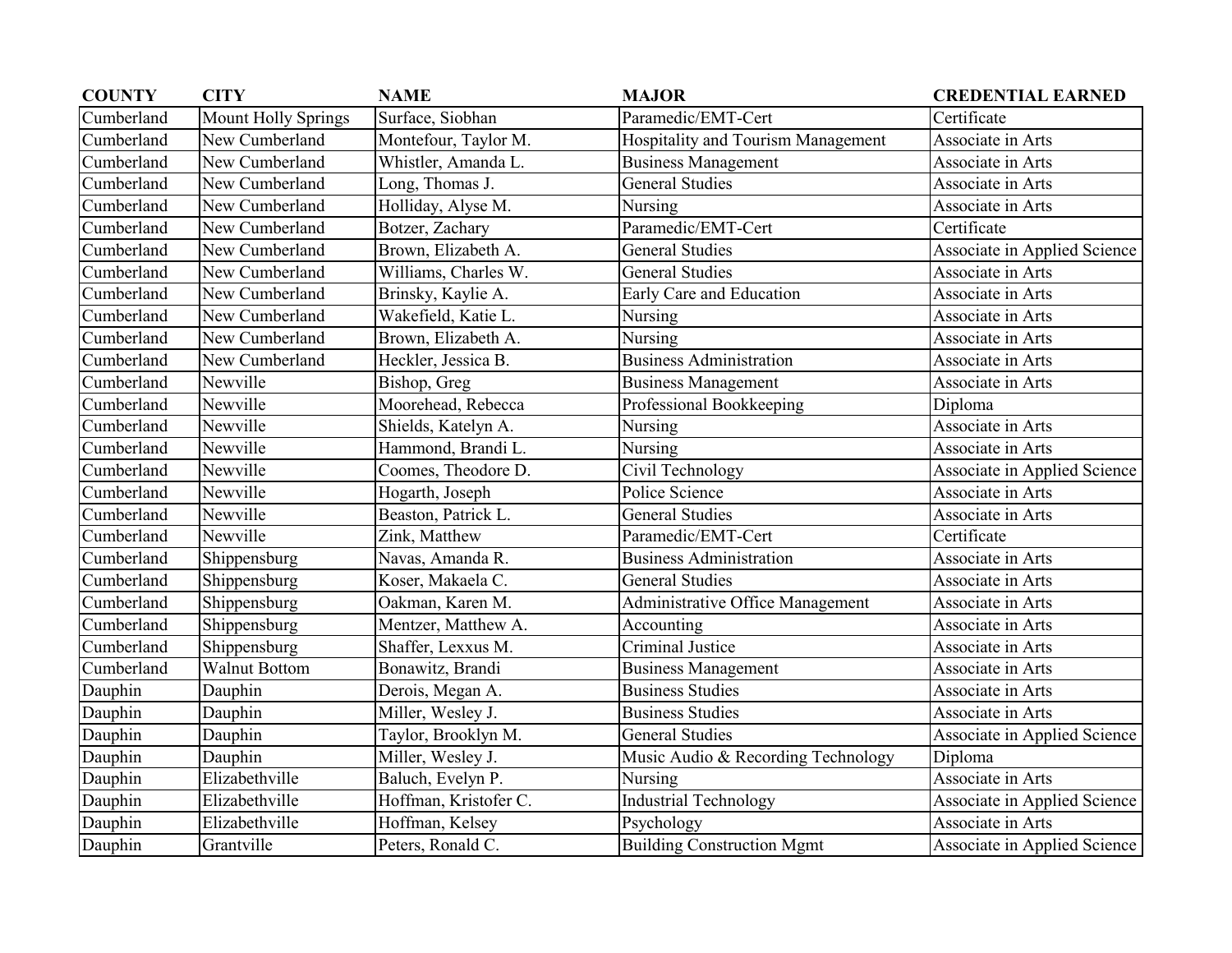| <b>COUNTY</b> | <b>CITY</b> | <b>NAME</b>            | <b>MAJOR</b>                        | <b>CREDENTIAL EARNED</b>     |
|---------------|-------------|------------------------|-------------------------------------|------------------------------|
| Dauphin       | Grantville  | Rodriguez, Itzel A.    | <b>Business Administration</b>      | Associate in Arts            |
| Dauphin       | Halifax     | Bowman, Rashell M.     | Nursing                             | Associate in Arts            |
| Dauphin       | Halifax     | Stoneroad, Lisa A.     | <b>Computer Information Systems</b> | Certificate                  |
| Dauphin       | Halifax     | Warfel, Colton R.      | <b>Business Administration</b>      | Associate in Arts            |
| Dauphin       | Halifax     | Dudley, Kayla E.       | <b>Practical Nursing</b>            | Certificate                  |
| Dauphin       | Halifax     | Zimmerman, Kasey       | <b>Practical Nursing</b>            | Certificate                  |
| Dauphin       | Halifax     | Spicher, Robin         | Early Care and Education            | Associate in Arts            |
| Dauphin       | Harrisburg  | Le, Tram H.            | Nursing                             | Associate in Arts            |
| Dauphin       | Harrisburg  | Abubakari, Ahmed S.    | Nursing                             | Associate in Arts            |
| Dauphin       | Harrisburg  | Wilson, Thelco L.      | Welding                             | Certificate                  |
| Dauphin       | Harrisburg  | Cresswell, Justin A.   | <b>Electrical Technology</b>        | Associate in Applied Science |
| Dauphin       | Harrisburg  | Bland, Erica D.        | Nursing                             | Associate in Arts            |
| Dauphin       | Harrisburg  | Pence, Madison N.      | Paralegal Studies                   | Associate in Arts            |
| Dauphin       | Harrisburg  | Collins, Harlee A.     | Criminal Justice                    | Associate in Arts            |
| Dauphin       | Harrisburg  | Pare, Judah D.         | Engineering                         | Associate in Science         |
| Dauphin       | Harrisburg  | Guida, Deborah R.      | Administrative Office Management    | Associate in Arts            |
| Dauphin       | Harrisburg  | Lopez-Salazar, Juan J. | Nursing                             | Associate in Arts            |
| Dauphin       | Harrisburg  | Randolph, Aniayla J.   | <b>Practical Nursing</b>            | Certificate                  |
| Dauphin       | Harrisburg  | Bilonozhko, Yuliya     | Nursing                             | Associate in Arts            |
| Dauphin       | Harrisburg  | Lowrie, Vaneesha       | <b>Human Services</b>               | Associate in Arts            |
| Dauphin       | Harrisburg  | Toia, Abby             | <b>General Studies</b>              | Associate in Applied Science |
| Dauphin       | Harrisburg  | Hill, Troy A.          | <b>Business Management</b>          | Associate in Arts            |
| Dauphin       | Harrisburg  | Bates, Anbria L.       | <b>Business Administration</b>      | Associate in Arts            |
| Dauphin       | Harrisburg  | Beamer, Stefani A.     | Nursing                             | Associate in Arts            |
| Dauphin       | Harrisburg  | Jimenez, Alexis M.     | Web Development & Design            | Certificate                  |
| Dauphin       | Harrisburg  | Ortega, Kimberly       | Criminal Justice                    | Associate in Arts            |
| Dauphin       | Harrisburg  | Danquah, Anita A.      | Nursing                             | Associate in Arts            |
| Dauphin       | Harrisburg  | Dunagan, William       | Paralegal Studies                   | Certificate                  |
| Dauphin       | Harrisburg  | Mwaseba, Clemence J.   | <b>International Studies</b>        | Associate in Arts            |
| Dauphin       | Harrisburg  | Thompson, Ryan         | Engineering                         | Associate in Science         |
| Dauphin       | Harrisburg  | Mendez, Michelle L.    | <b>Business Management</b>          | Associate in Arts            |
| Dauphin       | Harrisburg  | Hill, Chelizabeth      | Phlebotomy Technician               | Diploma                      |
| Dauphin       | Harrisburg  | Harou Oumarou, Bachir  | <b>General Studies</b>              | Associate in Applied Science |
| Dauphin       | Harrisburg  | Hardison, Jennifer J.  | Criminal Justice                    | Associate in Arts            |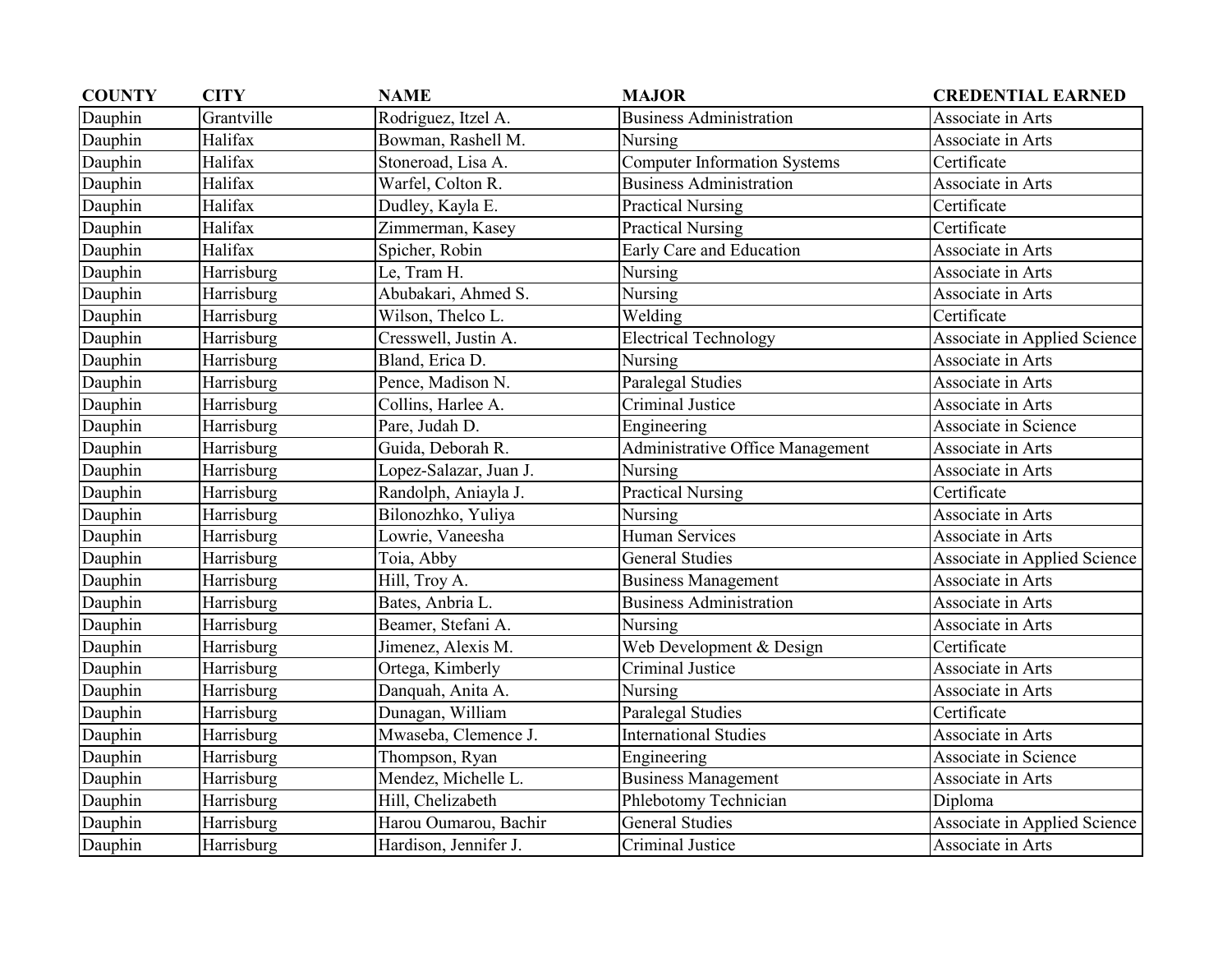| <b>COUNTY</b> | <b>CITY</b> | <b>NAME</b>                  | <b>MAJOR</b>                         | <b>CREDENTIAL EARNED</b>     |
|---------------|-------------|------------------------------|--------------------------------------|------------------------------|
| Dauphin       | Harrisburg  | Cartwright, Luann K.         | Social Sciences                      | Associate in Arts            |
| Dauphin       | Harrisburg  | Sebastian, Christopher       | Communications                       | Associate in Arts            |
| Dauphin       | Harrisburg  | Clark, Kate E.               | <b>Business Studies</b>              | Associate in Arts            |
| Dauphin       | Harrisburg  | Riden, Gregory W.            | <b>Electrical Technology</b>         | Associate in Applied Science |
| Dauphin       | Harrisburg  | Bonner, Jeromy E.            | Accounting                           | Associate in Arts            |
| Dauphin       | Harrisburg  | Holmes, Michael D.           | <b>General Studies</b>               | Associate in Arts            |
| Dauphin       | Harrisburg  | Kreiser, Allison V.          | <b>General Studies</b>               | Associate in Arts            |
| Dauphin       | Harrisburg  | Moist, Amanda J.             | Paralegal Studies                    | Associate in Arts            |
| Dauphin       | Harrisburg  | Adhikari, Lok                | Engineering                          | Associate in Science         |
| Dauphin       | Harrisburg  | Lemmons, Kira A.             | Social Sciences                      | Associate in Arts            |
| Dauphin       | Harrisburg  | Jackson-Ritter, Jennifer J.  | <b>Criminal Justice</b>              | Associate in Arts            |
| Dauphin       | Harrisburg  | Britton, Mark R.             | <b>Industrial Technology</b>         | Associate in Applied Science |
| Dauphin       | Harrisburg  | Focht, Bradley N.            | Welding                              | Certificate                  |
| Dauphin       | Harrisburg  | Charles, Edith A.            | <b>General Studies</b>               | Associate in Arts            |
| Dauphin       | Harrisburg  | Blackner, Jonathan           | <b>General Studies</b>               | Associate in Applied Science |
| Dauphin       | Harrisburg  | Zwahlen, Margaretha H.       | <b>General Studies</b>               | Associate in Arts            |
| Dauphin       | Harrisburg  | Wyatt, Jaylin M.             | Theatre                              | Associate in Fine Arts       |
| Dauphin       | Harrisburg  | McCarter, Lawrence J.        | <b>Health Science</b>                | Associate in Applied Science |
| Dauphin       | Harrisburg  | Ngangura, Christopher A.     | <b>General Studies</b>               | Associate in Applied Science |
| Dauphin       | Harrisburg  | Lecadre, Jaleyah C.          | Health Care Management               | Associate in Arts            |
| Dauphin       | Harrisburg  | Muth, Maria T.               | <b>Computer Repair Technology</b>    | Associate in Applied Science |
| Dauphin       | Harrisburg  | Joseph, Mikaele L.           | Communication                        | Associate in Science         |
| Dauphin       | Harrisburg  | Scotto D'Apollonia, Rossella | <b>Business Administration</b>       | Associate in Arts            |
| Dauphin       | Harrisburg  | Grady, Makenzi L.            | <b>Practical Nursing</b>             | Certificate                  |
| Dauphin       | Harrisburg  | Le, Thuy T.                  | Nursing                              | Associate in Arts            |
| Dauphin       | Harrisburg  | Haldeman, Emily T.           | <b>Business Management</b>           | Associate in Arts            |
| Dauphin       | Harrisburg  | Newcomer, Melanie A.         | Nursing                              | Associate in Arts            |
| Dauphin       | Harrisburg  | Flood, Kayla M.              | <b>Business Administration</b>       | Associate in Arts            |
| Dauphin       | Harrisburg  | Kunze, Carly R.              | Police Science                       | Associate in Arts            |
| Dauphin       | Harrisburg  | Moll, Thomas G.              | <b>Computer Information Systems</b>  | Associate in Arts            |
| Dauphin       | Harrisburg  | Maurer, Richard L.           | <b>General Studies</b>               | Associate in Arts            |
| Dauphin       | Harrisburg  | Deimler, Megan I.            | Early Childhood-Elementary Education | Associate in Arts            |
| Dauphin       | Harrisburg  | McFadden, Justin H.          | Civil Technology                     | Associate in Applied Science |
| Dauphin       | Harrisburg  | Itzhaki, Arielle T.          | Nursing                              | Associate in Arts            |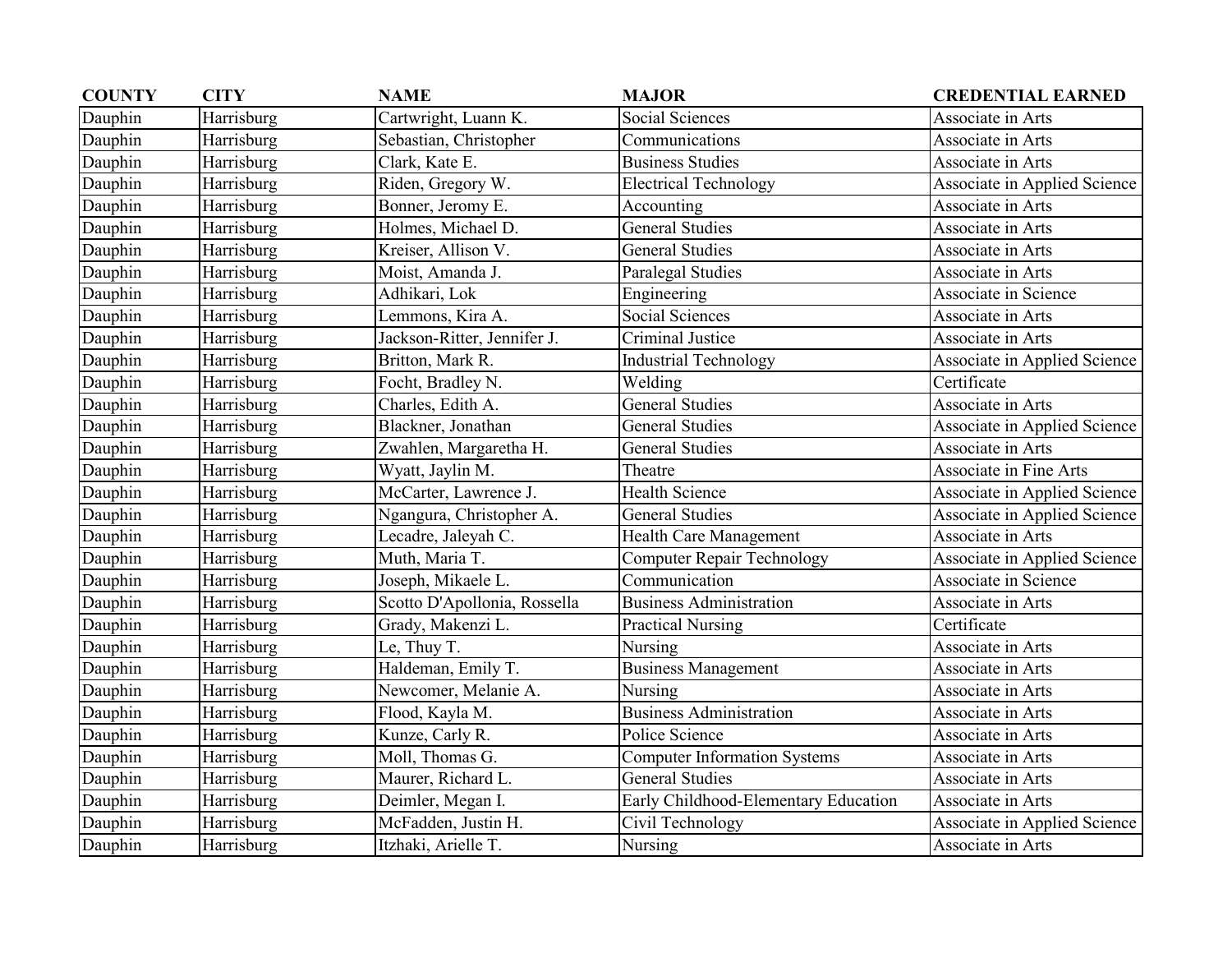| <b>COUNTY</b> | <b>CITY</b> | <b>NAME</b>                | <b>MAJOR</b>                   | <b>CREDENTIAL EARNED</b>     |
|---------------|-------------|----------------------------|--------------------------------|------------------------------|
| Dauphin       | Harrisburg  | Myers, Mara L.             | Criminal Justice               | Associate in Arts            |
| Dauphin       | Harrisburg  | Houser, Meagan I.          | Nursing                        | Associate in Arts            |
| Dauphin       | Harrisburg  | Hoffman, Melissa E.        | Nursing                        | Associate in Arts            |
| Dauphin       | Harrisburg  | Riady, Alex                | Liberal Arts                   | Associate in Arts            |
| Dauphin       | Harrisburg  | Wilson, Thelco L.          | <b>HVAC</b>                    | Associate in Applied Science |
| Dauphin       | Harrisburg  | Childs, Marcel L.          | Social Sciences                | Associate in Arts            |
| Dauphin       | Harrisburg  | Focht, Bradley N.          | <b>Industrial Technology</b>   | Associate in Applied Science |
| Dauphin       | Harrisburg  | Kimball, Zachariah         | Welding                        | Diploma                      |
| Dauphin       | Harrisburg  | Lawrence, Gloria           | <b>General Studies</b>         | Associate in Arts            |
| Dauphin       | Harrisburg  | Diouf, Mouhamed E.         | <b>General Studies</b>         | Associate in Applied Science |
| Dauphin       | Harrisburg  | Diaz, Carmen M.            | <b>Business Management</b>     | Associate in Arts            |
| Dauphin       | Harrisburg  | Bambile, Joseph M.         | Engineering                    | Associate in Science         |
| Dauphin       | Harrisburg  | Valentin, Jacqueline M.    | <b>Social Sciences</b>         | Associate in Arts            |
| Dauphin       | Harrisburg  | Pfeiffer, Kayleigh G.      | Communications                 | Associate in Arts            |
| Dauphin       | Harrisburg  | Brunner, Asaana A.         | Nursing                        | Associate in Arts            |
| Dauphin       | Harrisburg  | Zhan, Yaqian               | Nursing                        | Associate in Arts            |
| Dauphin       | Harrisburg  | Musgrave, Scott T.         | Computer Networking Technology | Associate in Applied Science |
| Dauphin       | Harrisburg  | Thomas, Glenda K.          | <b>Health Science</b>          | Associate in Science         |
| Dauphin       | Harrisburg  | Nuss, Logan S.             | Criminal Justice               | Associate in Arts            |
| Dauphin       | Harrisburg  | Schindler, Richard A.      | <b>Electrical Technology</b>   | Associate in Applied Science |
| Dauphin       | Harrisburg  | Gilkey, Zachary P.         | Nursing                        | Associate in Arts            |
| Dauphin       | Harrisburg  | Lindsay, Amy C.            | Nursing                        | Associate in Arts            |
| Dauphin       | Harrisburg  | Salinger, Matthew F.       | <b>General Studies</b>         | Associate in Arts            |
| Dauphin       | Harrisburg  | Wojciechowski, Victoria E. | Paralegal Studies              | Associate in Arts            |
| Dauphin       | Harrisburg  | Todd, Christopher M.       | Web Development & Design       | Associate in Arts            |
| Dauphin       | Harrisburg  | Logan, Veronica R.         | <b>Culinary Arts</b>           | Associate in Arts            |
| Dauphin       | Harrisburg  | Morgan, Joseph C.          | Fire Science Technology        | Associate in Arts            |
| Dauphin       | Harrisburg  | Gogic, Ines                | Nursing                        | Associate in Arts            |
| Dauphin       | Harrisburg  | Cassatt, Taylor M.         | <b>Practical Nursing</b>       | Certificate                  |
| Dauphin       | Harrisburg  | Benoun, Khadija            | Pre-Health Professions         | Associate in Science         |
| Dauphin       | Harrisburg  | Wilson, Thelco L.          | <b>Electrical Technology</b>   | Associate in Applied Science |
| Dauphin       | Harrisburg  | Blust, Russel P.           | Engineering                    | Associate in Science         |
| Dauphin       | Harrisburg  | Kitts, Victoria S.         | Liberal Arts                   | Associate in Arts            |
| Dauphin       | Harrisburg  | Porter, Esther C.          | <b>General Studies</b>         | Associate in Applied Science |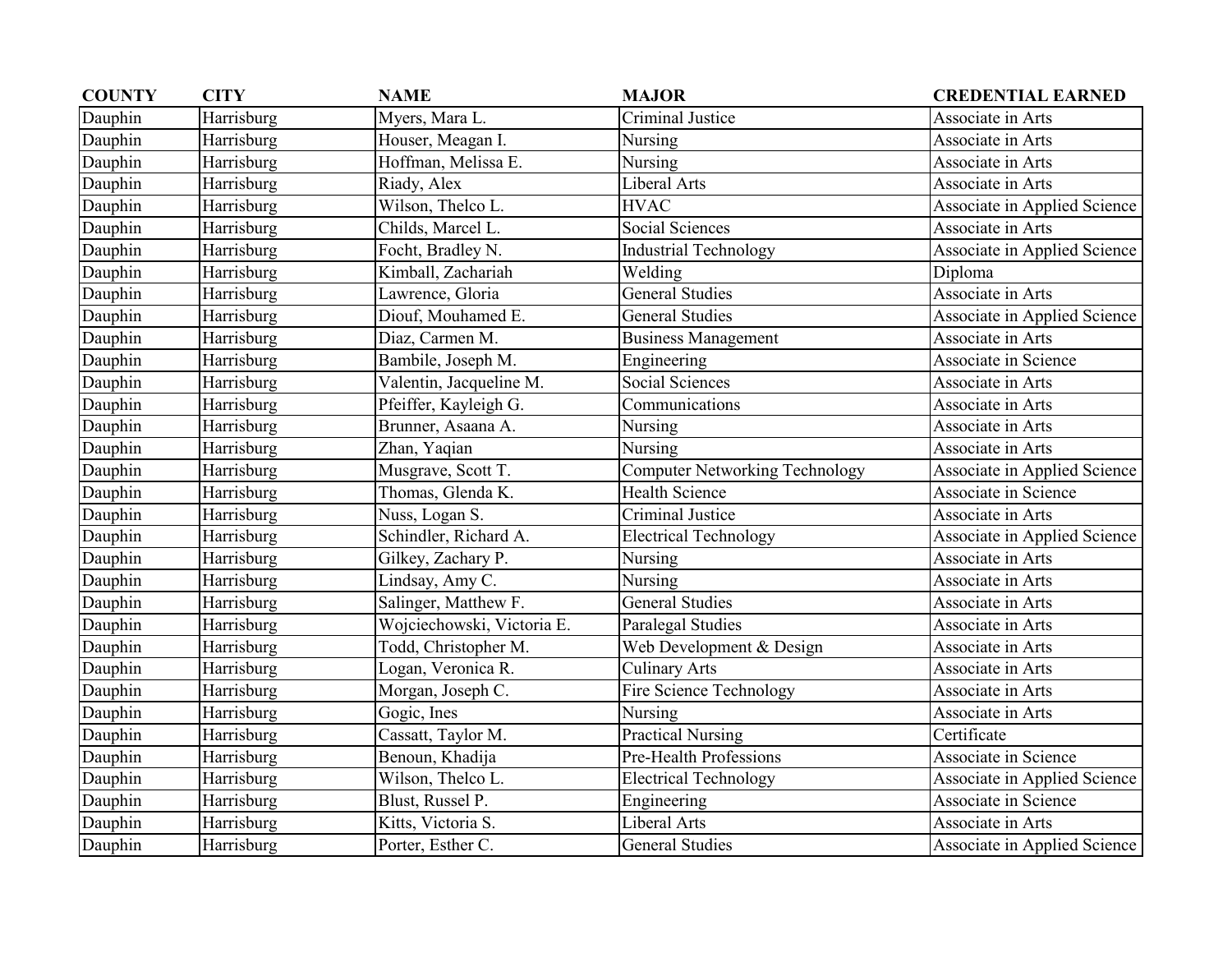| <b>COUNTY</b> | <b>CITY</b> | <b>NAME</b>              | <b>MAJOR</b>                          | <b>CREDENTIAL EARNED</b>     |
|---------------|-------------|--------------------------|---------------------------------------|------------------------------|
| Dauphin       | Harrisburg  | Boddie, Charlotte T.     | <b>General Studies</b>                | Associate in Arts            |
| Dauphin       | Harrisburg  | Katz, Bradley S.         | <b>Business Administration</b>        | Associate in Arts            |
| Dauphin       | Harrisburg  | Lopez, Roberto           | Nursing                               | Associate in Arts            |
| Dauphin       | Harrisburg  | Dwyer, Matthew M.        | Computer Networking Technology        | Associate in Applied Science |
| Dauphin       | Harrisburg  | Fletcher, Justin W.      | <b>Computer Networking Technology</b> | Associate in Applied Science |
| Dauphin       | Harrisburg  | Cone, Angelle L.         | <b>Practical Nursing</b>              | Certificate                  |
| Dauphin       | Harrisburg  | Dixon, Bryanna           | <b>Business Management</b>            | Associate in Arts            |
| Dauphin       | Harrisburg  | Johnson, Oksean          | Home and Building Remodeling          | Certificate                  |
| Dauphin       | Harrisburg  | Lee, Stephen V.          | Engineering                           | Associate in Science         |
| Dauphin       | Harrisburg  | Meredith, Dejay S.       | <b>General Studies</b>                | Associate in Applied Science |
| Dauphin       | Harrisburg  | Stewart, Sarah           | <b>General Studies</b>                | Associate in Arts            |
| Dauphin       | Harrisburg  | Smith, Haley M.          | Nursing                               | Associate in Arts            |
| Dauphin       | Harrisburg  | Hankerson, Elizabeth S.  | <b>Business Administration</b>        | Associate in Arts            |
| Dauphin       | Harrisburg  | Purdy-Beaver, Shawna R.  | Photography                           | Associate in Fine Arts       |
| Dauphin       | Harrisburg  | Rotheram, Carla          | Nursing                               | Associate in Arts            |
| Dauphin       | Harrisburg  | Stine, Jennell R.        | Nursing                               | Associate in Arts            |
| Dauphin       | Harrisburg  | Spriggs, Laura L.        | Nursing                               | Associate in Arts            |
| Dauphin       | Harrisburg  | Steffens, Erik           | Nursing                               | Associate in Arts            |
| Dauphin       | Harrisburg  | Diggs, Sharonda L.       | Web Development & Design              | Associate in Applied Science |
| Dauphin       | Harrisburg  | Podany, Jon              | Auctioneering                         | Diploma                      |
| Dauphin       | Harrisburg  | Judy, Devon              | <b>Business Administration</b>        | Associate in Science         |
| Dauphin       | Harrisburg  | Plesic, Frank            | Art                                   | Associate in Arts            |
| Dauphin       | Harrisburg  | Malinoski, Bridget E.    | Nursing                               | Associate in Arts            |
| Dauphin       | Harrisburg  | Starr, Marissa A.        | Early Childhood-Elementary Education  | Associate in Arts            |
| Dauphin       | Harrisburg  | Zimmerman, Digene M.     | <b>Business Administration</b>        | Associate in Arts            |
| Dauphin       | Harrisburg  | Turns, Justin S.         | Music Audio & Recording Technology    | Diploma                      |
| Dauphin       | Harrisburg  | Nguyen, Thang M.         | <b>General Studies</b>                | Associate in Applied Science |
| Dauphin       | Harrisburg  | Fetrow, Zachary D.       | Communication                         | Associate in Science         |
| Dauphin       | Harrisburg  | Nielsen, Hunter L.       | <b>Criminal Justice</b>               | Associate in Arts            |
| Dauphin       | Harrisburg  | Pardue, Paris M.         | <b>Business Studies</b>               | Associate in Arts            |
| Dauphin       | Harrisburg  | Morohunfola, Jesuseun A. | <b>General Studies</b>                | Associate in Applied Science |
| Dauphin       | Hershey     | Gates, Samantha M.       | <b>Practical Nursing</b>              | Certificate                  |
| Dauphin       | Hershey     | Pasquini, Anthony D.     | <b>Business Studies</b>               | Associate in Arts            |
| Dauphin       | Hershey     | Fetter, Kaitlyn M.       | <b>Practical Nursing</b>              | Certificate                  |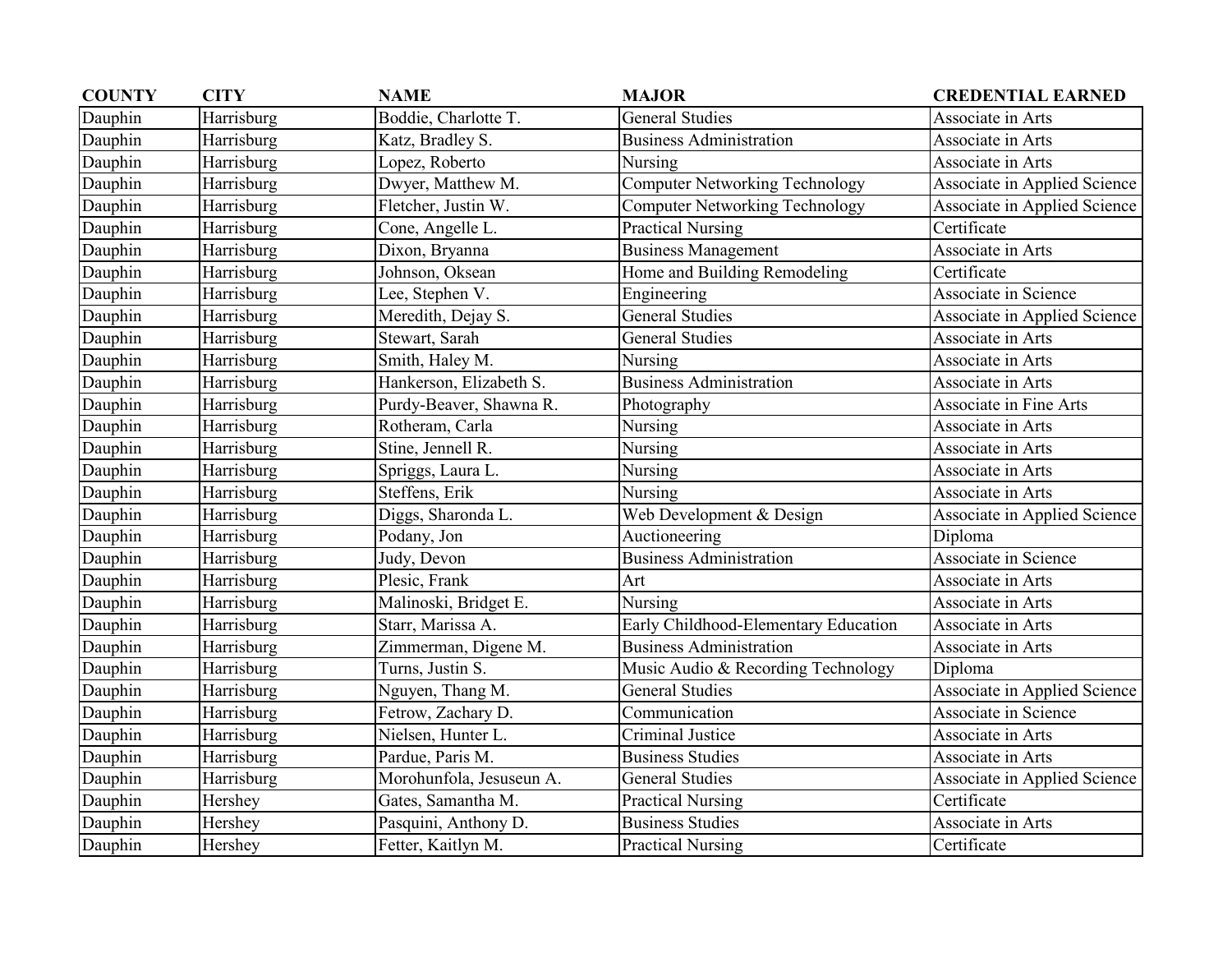| <b>COUNTY</b> | <b>CITY</b> | <b>NAME</b>           | <b>MAJOR</b>                         | <b>CREDENTIAL EARNED</b>     |
|---------------|-------------|-----------------------|--------------------------------------|------------------------------|
| Dauphin       | Hershey     | Becerra, Leida        | <b>Business Administration</b>       | Associate in Arts            |
| Dauphin       | Hershey     | Diener, Samantha M.   | Nursing                              | Associate in Arts            |
| Dauphin       | Hershey     | Zaghloul, Jennifer L. | Nursing                              | Associate in Arts            |
| Dauphin       | Hummelstown | Shea, Timothy C.      | Police Science                       | Associate in Arts            |
| Dauphin       | Hummelstown | Inzeo, Kaitlyn M.     | Criminal Justice                     | Associate in Arts            |
| Dauphin       | Hummelstown | Barnhart, Cortne M.   | Nursing                              | Associate in Arts            |
| Dauphin       | Hummelstown | Campbell, Sarah M.    | Social Sciences                      | Associate in Arts            |
| Dauphin       | Hummelstown | George, Sarah E.      | Nursing                              | Associate in Arts            |
| Dauphin       | Hummelstown | O'Connor, Julie M.    | <b>Practical Nursing</b>             | Certificate                  |
| Dauphin       | Hummelstown | Wilbur, Rachel L.     | <b>General Studies</b>               | Associate in Arts            |
| Dauphin       | Hummelstown | Luster, Amber Y.      | Communication                        | Associate in Science         |
| Dauphin       | Hummelstown | Turck, Moriah L.      | <b>Practical Nursing</b>             | Certificate                  |
| Dauphin       | Hummelstown | Sutch, Savanna L.     | Early Childhood-Elementary Education | Associate in Arts            |
| Dauphin       | Hummelstown | Detweiler, Morgan R.  | <b>General Studies</b>               | Associate in Arts            |
| Dauphin       | Hummelstown | Boyanowski, Debra M.  | <b>Practical Nursing</b>             | Certificate                  |
| Dauphin       | Hummelstown | Campbell, Rachel A.   | <b>Computer Information Systems</b>  | Associate in Arts            |
| Dauphin       | Lykens      | Stine, Hannah E.      | Nursing                              | Associate in Arts            |
| Dauphin       | Middletown  | Patel, Shreya P.      | Nursing                              | Associate in Arts            |
| Dauphin       | Middletown  | Goddard, Darien J.    | <b>Business Administration</b>       | Associate in Arts            |
| Dauphin       | Middletown  | Patel, Kevin          | Criminal Justice                     | Associate in Arts            |
| Dauphin       | Middletown  | Hall, Kelly M.        | <b>Practical Nursing</b>             | Certificate                  |
| Dauphin       | Middletown  | Mason, Hannah G.      | Hospitality and Tourism Management   | Associate in Arts            |
| Dauphin       | Middletown  | Jerep Boge, Lidia     | <b>General Studies</b>               | Associate in Arts            |
| Dauphin       | Middletown  | Nordai, Christian N.  | Criminal Justice                     | Associate in Arts            |
| Dauphin       | Millersburg | Etzweiler, Melissa L. | Paramedic/EMT-Cert                   | Certificate                  |
| Dauphin       | Millersburg | Whitall, James A.     | Paramedic/EMT-Cert                   | Certificate                  |
| Dauphin       | Millersburg | Hoover, Dominique C.  | <b>Practical Nursing</b>             | Certificate                  |
| Dauphin       | Oberlin     | Bullock, Tyicia L.    | Nursing                              | Associate in Arts            |
| Dauphin       | Oberlin     | VanHorn, Wanda A.     | <b>Business Administration</b>       | Associate in Arts            |
| Dauphin       | Steelton    | Anthony, Jordan K.    | <b>General Studies</b>               | Associate in Applied Science |
| Dauphin       | Wiconisco   | Dudley, Brittany      | <b>Practical Nursing</b>             | Certificate                  |
| Elk           | Saint Marys | Hnath, Ashley A.      | <b>Business Studies</b>              | Associate in Arts            |
| Erie          | Waterford   | Duchnowski, John M.   | <b>Business Studies</b>              | Associate in Arts            |
| Fayette       | Brownsville | Bobish, Stephen B.    | Auctioneering                        | Diploma                      |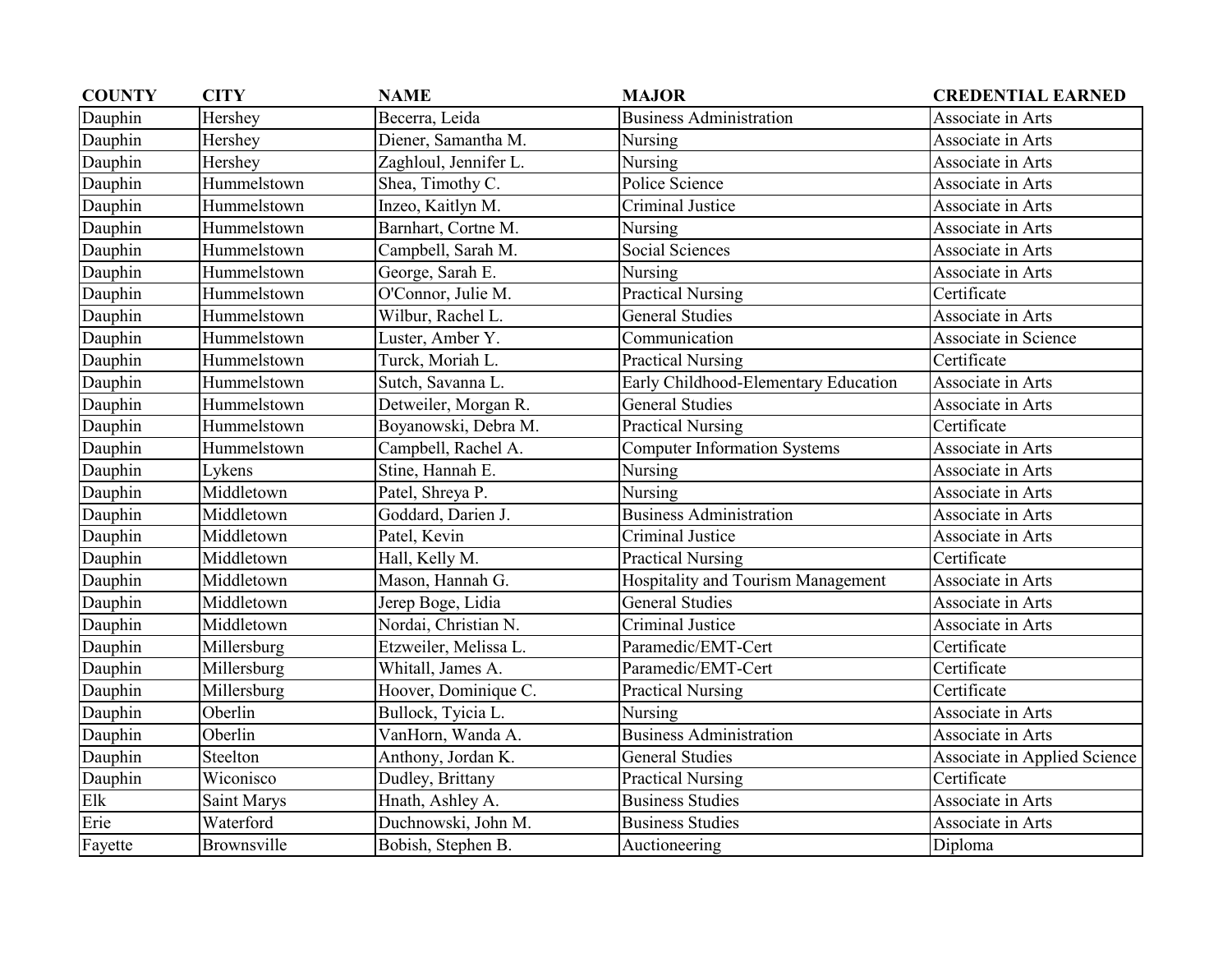| <b>COUNTY</b> | <b>CITY</b>         | <b>NAME</b>           | <b>MAJOR</b>                         | <b>CREDENTIAL EARNED</b>     |
|---------------|---------------------|-----------------------|--------------------------------------|------------------------------|
| Fayette       | Brownsville         | Bobish, Nicholas R.   | Auctioneering                        | Diploma                      |
| Franklin      | Chambersburg        | Charron, Tyler B.     | Nursing                              | Associate in Arts            |
| Franklin      | Chambersburg        | Sadek, Sabrin         | <b>General Studies</b>               | Associate in Arts            |
| Franklin      | Chambersburg        | Washington, Kyre      | <b>Electrical Technology</b>         | Associate in Applied Science |
| Franklin      | Chambersburg        | Edwards, Janessa L.   | Nursing                              | Associate in Arts            |
| Franklin      | Chambersburg        | Carpenter, Jessica R. | <b>Business Studies</b>              | Associate in Arts            |
| Franklin      | Chambersburg        | Greicar, Telsi M.     | <b>General Studies</b>               | Associate in Arts            |
| Franklin      | Chambersburg        | Miley, Chandace R.    | Nursing                              | Associate in Arts            |
| Franklin      | Chambersburg        | Burkholder, Courtney  | <b>Health Science</b>                | Associate in Science         |
| Franklin      | Chambersburg        | Yeager, Tristan L.    | Mechatronics                         | Associate in Applied Science |
| Franklin      | Chambersburg        | Mills, Ellyon E.      | Early Childhood-Elementary Education | Associate in Arts            |
| Franklin      | Fayetteville        | Shipley, Karly R.     | Criminal Justice                     | Associate in Arts            |
| Franklin      | Fayetteville        | Miller, Holley M.     | Nursing                              | Associate in Arts            |
| Franklin      | Mercersburg         | Hartman, Stephanie A. | Health Care Management               | Associate in Arts            |
| Franklin      | Orrstown            | Seib, Kenneth J.      | Social Sciences                      | Associate in Arts            |
| Franklin      | <b>Saint Thomas</b> | Yeager, Nicholas R.   | Mechatronics                         | Associate in Applied Science |
| Franklin      | <b>Saint Thomas</b> | Runshaw, Natasha M.   | Mechatronics                         | Associate in Applied Science |
| Franklin      | Waynesboro          | Bumbaugh, Craig D.    | Auctioneering                        | Diploma                      |
| Franklin      | WAYNESBORO          | Glover, Danielle      | <b>Practical Nursing</b>             | Certificate                  |
| Juniata       | East Waterford      | Shay, Ciara A.        | Paramedic/EMT-Cert                   | Certificate                  |
| Juniata       | Mc Alisterville     | Leitzel, Benjamin J.  | Web Development & Design             | Associate in Arts            |
| Juniata       | Mifflin             | Clouser, Jenna N.     | Health Care Management               | Associate in Arts            |
| Juniata       | Richfield           | Kratzer, Steve R.     | Nursing                              | Associate in Arts            |
| Lancaster     | Adamstown           | Whiteraft, Nicole M.  | <b>Human Services</b>                | Associate in Arts            |
| Lancaster     | Brownstown          | Davidson, Michael R.  | Criminal Justice                     | Associate in Arts            |
| Lancaster     | Columbia            | Howry, Hope           | <b>General Studies</b>               | Associate in Arts            |
| Lancaster     | Columbia            | Mateo, Tiarra M.      | <b>Practical Nursing</b>             | Certificate                  |
| Lancaster     | Columbia            | Metry Mosa, Abanob S. | Engineering                          | Associate in Science         |
| Lancaster     | Conestoga           | Brubacher, Victor A.  | <b>Business Administration</b>       | Associate in Arts            |
| Lancaster     | Conestoga           | Anspach, Nicolette    | <b>General Studies</b>               | Associate in Arts            |
| Lancaster     | Denver              | Wile, Sharra J.       | Nursing                              | Associate in Arts            |
| Lancaster     | Denver              | Mahorney, Kasie       | Nursing                              | Associate in Arts            |
| Lancaster     | Denver              | Sensenig, Cynthia M.  | Radiology Informatics                | Associate in Science         |
| Lancaster     | Denver              | Weidman, Megan        | <b>Practical Nursing</b>             | Certificate                  |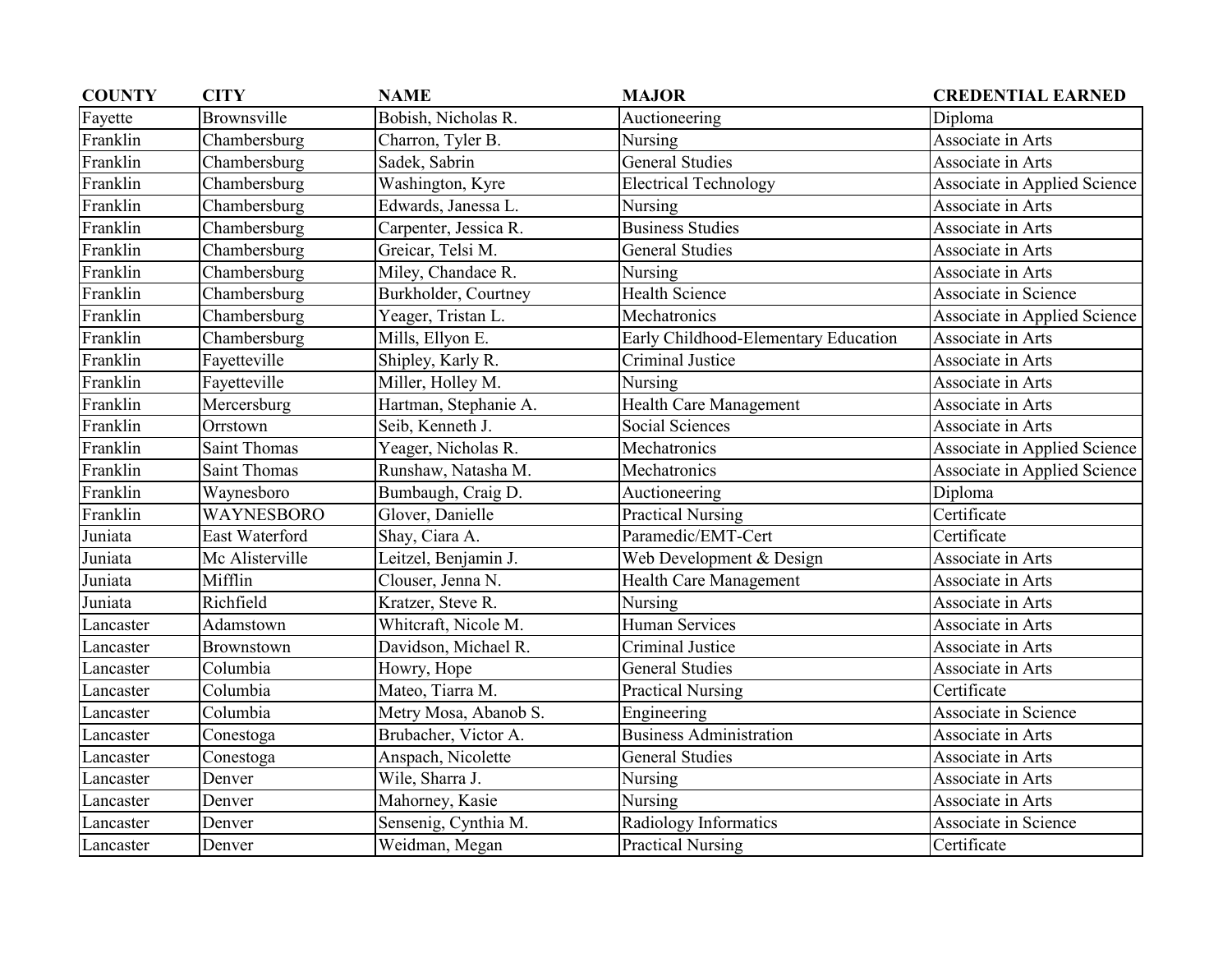| <b>COUNTY</b> | <b>CITY</b>            | <b>NAME</b>              | <b>MAJOR</b>                        | <b>CREDENTIAL EARNED</b>     |
|---------------|------------------------|--------------------------|-------------------------------------|------------------------------|
| Lancaster     | <b>East Petersburg</b> | Weinoldt, Tyler S.       | Criminal Justice                    | Associate in Arts            |
| Lancaster     | <b>East Petersburg</b> | Smith, Michael B.        | <b>Architectural Technology</b>     | Certificate                  |
| Lancaster     | <b>East Petersburg</b> | Bogert, Kimberly N.      | Administrative Office Management    | Associate in Arts            |
| Lancaster     | East Petersburg        | Robinson, Kalanna E.     | Nursing                             | Associate in Arts            |
| Lancaster     | Elizabethtown          | Jones, Margaret J.       | Nursing                             | Associate in Arts            |
| Lancaster     | Elizabethtown          | Hoover, Daniel E.        | <b>General Studies</b>              | Associate in Arts            |
| Lancaster     | Elizabethtown          | Ziegler, Jordan L.       | Professional Bookkeeping            | Certificate                  |
| Lancaster     | Elizabethtown          | McDonough, Marina J.     | Philosophy                          | Associate in Arts            |
| Lancaster     | Elizabethtown          | Balmer, Stephanie J.     | Professional Bookkeeping            | Certificate                  |
| Lancaster     | Ephrata                | Abdulrahman, Farah K.    | Psychology                          | Associate in Arts            |
| Lancaster     | Ephrata                | Schmuck, Rachel          | Professional Bookkeeping            | Diploma                      |
| Lancaster     | Ephrata                | Adams, Dennis S.         | Mechanical Engineering Technology   | Associate in Science         |
| Lancaster     | Ephrata                | Lopez, Ana C.            | Radiology Informatics               | Associate in Science         |
| Lancaster     | Ephrata                | Dadebo, Ailon D.         | Nursing                             | Associate in Arts            |
| Lancaster     | Ephrata                | Abbott, Erin             | <b>Business Studies</b>             | Associate in Arts            |
| Lancaster     | Ephrata                | Sensenig, Erica J.       | Psychology                          | Associate in Arts            |
| Lancaster     | Ephrata                | Steffy, Shannon M.       | <b>Business Administration</b>      | Associate in Arts            |
| Lancaster     | Ephrata                | Boley, Nicole L.         | <b>Practical Nursing</b>            | Certificate                  |
| Lancaster     | Gap                    | Riccelli, Carlie M.      | Nursing                             | Associate in Arts            |
| Lancaster     | Gap                    | Clevenstine, Victoria R. | Hospitality and Tourism Management  | Associate in Arts            |
| Lancaster     | Holtwood               | Weitzel, Gregory M.      | Mechanical Engineering Technology   | <b>Associate in Science</b>  |
| Lancaster     | Holtwood               | Leigey, Heather L.       | <b>Computer Information Systems</b> | Certificate                  |
| Lancaster     | Kinzers                | Taylor, Paula R.         | <b>Practical Nursing</b>            | Certificate                  |
| Lancaster     | Kirkwood               | Almanza, Kassandra       | Psychology                          | Associate in Arts            |
| Lancaster     | Lancaster              | Anspach, Kim M.          | <b>Human Services</b>               | Associate in Arts            |
| Lancaster     | Lancaster              | Rosado, Jesenia          | <b>Business Administration</b>      | Associate in Arts            |
| Lancaster     | Lancaster              | Nein, Samantha E.        | Health Care Management              | Associate in Arts            |
| Lancaster     | Lancaster              | Schaufele, Larissa       | Marketing                           | Associate in Arts            |
| Lancaster     | Lancaster              | Sample, Janet            | <b>Business Administration</b>      | Associate in Arts            |
| Lancaster     | Lancaster              | Najm, Mohammed A.        | <b>General Studies</b>              | Associate in Applied Science |
| Lancaster     | Lancaster              | Edwards, Angela K.       | Nursing                             | Associate in Arts            |
| Lancaster     | Lancaster              | Attoni, Maria            | <b>Business Studies</b>             | Associate in Arts            |
| Lancaster     | Lancaster              | Abdul-Salaam, Safiyah    | Professional Bookkeeping            | Diploma                      |
| Lancaster     | Lancaster              | Santiago, Luis A.        | <b>General Studies</b>              | Associate in Arts            |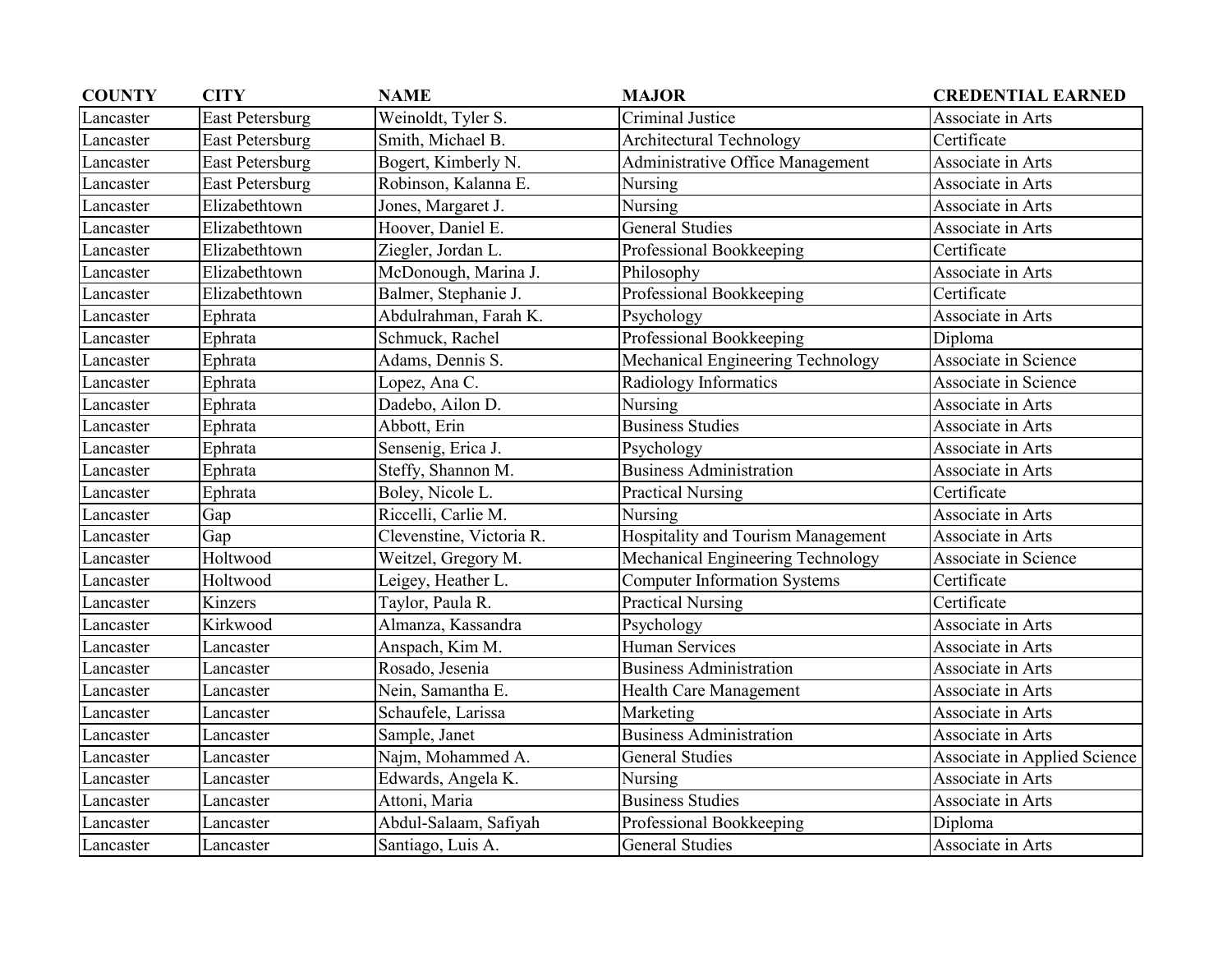| <b>COUNTY</b> | <b>CITY</b> | <b>NAME</b>                    | <b>MAJOR</b>                         | <b>CREDENTIAL EARNED</b>     |
|---------------|-------------|--------------------------------|--------------------------------------|------------------------------|
| Lancaster     | Lancaster   | Wiker, Brittany                | <b>Business Administration</b>       | Associate in Arts            |
| Lancaster     | Lancaster   | McCormack, Brooke A.           | Paralegal Studies                    | Associate in Arts            |
| Lancaster     | Lancaster   | Webster, Candice M.            | Nursing                              | Associate in Arts            |
| Lancaster     | Lancaster   | Greiner, David                 | <b>General Studies</b>               | Associate in Arts            |
| Lancaster     | Lancaster   | Moye, Kayla A.                 | Social Sciences                      | Associate in Arts            |
| Lancaster     | Lancaster   | Quezada, Desiree P.            | <b>Business Studies</b>              | Associate in Arts            |
| Lancaster     | Lancaster   | Bako, Touna A.                 | Early Care and Education             | Associate in Arts            |
| Lancaster     | Lancaster   | Clevenger, Thaddeus O.         | <b>General Studies</b>               | Associate in Arts            |
| Lancaster     | Lancaster   | Do, Khanh-Phuong T.            | <b>General Studies</b>               | Associate in Applied Science |
| Lancaster     | Lancaster   | Bernard, Adrien N.             | <b>General Studies</b>               | Associate in Arts            |
| Lancaster     | Lancaster   | Benack, Laura S.               | Nursing                              | Associate in Arts            |
| Lancaster     | Lancaster   | Hussein, Khadija A.            | <b>General Studies</b>               | Associate in Arts            |
| Lancaster     | Lancaster   | Velez Ortiz, Limara M.         | <b>Practical Nursing</b>             | Certificate                  |
| Lancaster     | Lancaster   | Harris, Sherell L.             | Marketing                            | Associate in Arts            |
| Lancaster     | Lancaster   | Juarez, Angelina M.            | Marketing                            | Associate in Arts            |
| Lancaster     | Lancaster   | Straub, Kylie S.               | Nursing                              | Associate in Arts            |
| Lancaster     | Lancaster   | Heigel, Emily                  | Social Sciences                      | Associate in Arts            |
| Lancaster     | Lancaster   | Hardan, Aws A.                 | <b>Computer Information Systems</b>  | Associate in Arts            |
| Lancaster     | Lancaster   | Gehman, Jennifer K.            | <b>Paralegal Studies</b>             | Associate in Arts            |
| Lancaster     | Lancaster   | Zell, Nicholas E.              | <b>Computer Information Security</b> | Associate in Science         |
| Lancaster     | Lancaster   | Mongeau, Alexis R.             | Social Sciences                      | Associate in Arts            |
| Lancaster     | Lancaster   | High, Spencer                  | Web Development & Design             | Associate in Arts            |
| Lancaster     | Lancaster   | Calixte, Lochard               | <b>International Studies</b>         | Associate in Arts            |
| Lancaster     | Lancaster   | Payeur, Robert M.              | <b>HVAC</b>                          | Associate in Applied Science |
| Lancaster     | Lancaster   | Saltzer, Daniel R.             | <b>Practical Nursing</b>             | Certificate                  |
| Lancaster     | Lancaster   | Bomberger, Sabrina             | <b>Business Studies</b>              | Associate in Arts            |
| Lancaster     | Lancaster   | Hufford, Chase                 | <b>Business Studies</b>              | Associate in Arts            |
| Lancaster     | Lancaster   | VonNieda-Lagrassa, Michelle E. | Paralegal Studies                    | Associate in Arts            |
| Lancaster     | Lancaster   | Legenstein, Jillian T.         | Business Management                  | Associate in Arts            |
| Lancaster     | Lancaster   | Burry, Maxwell A.              | Criminal Justice                     | Associate in Arts            |
| Lancaster     | Lancaster   | Meyer, Lisa M.                 | Nursing                              | Associate in Arts            |
| Lancaster     | Lancaster   | Chichester, Linda B.           | Gerontology                          | Associate in Arts            |
| Lancaster     | Lancaster   | Vazquez, Elisia                | <b>Practical Nursing</b>             | Certificate                  |
| Lancaster     | Lancaster   | Smucker, Lindsay N.            | <b>Practical Nursing</b>             | Certificate                  |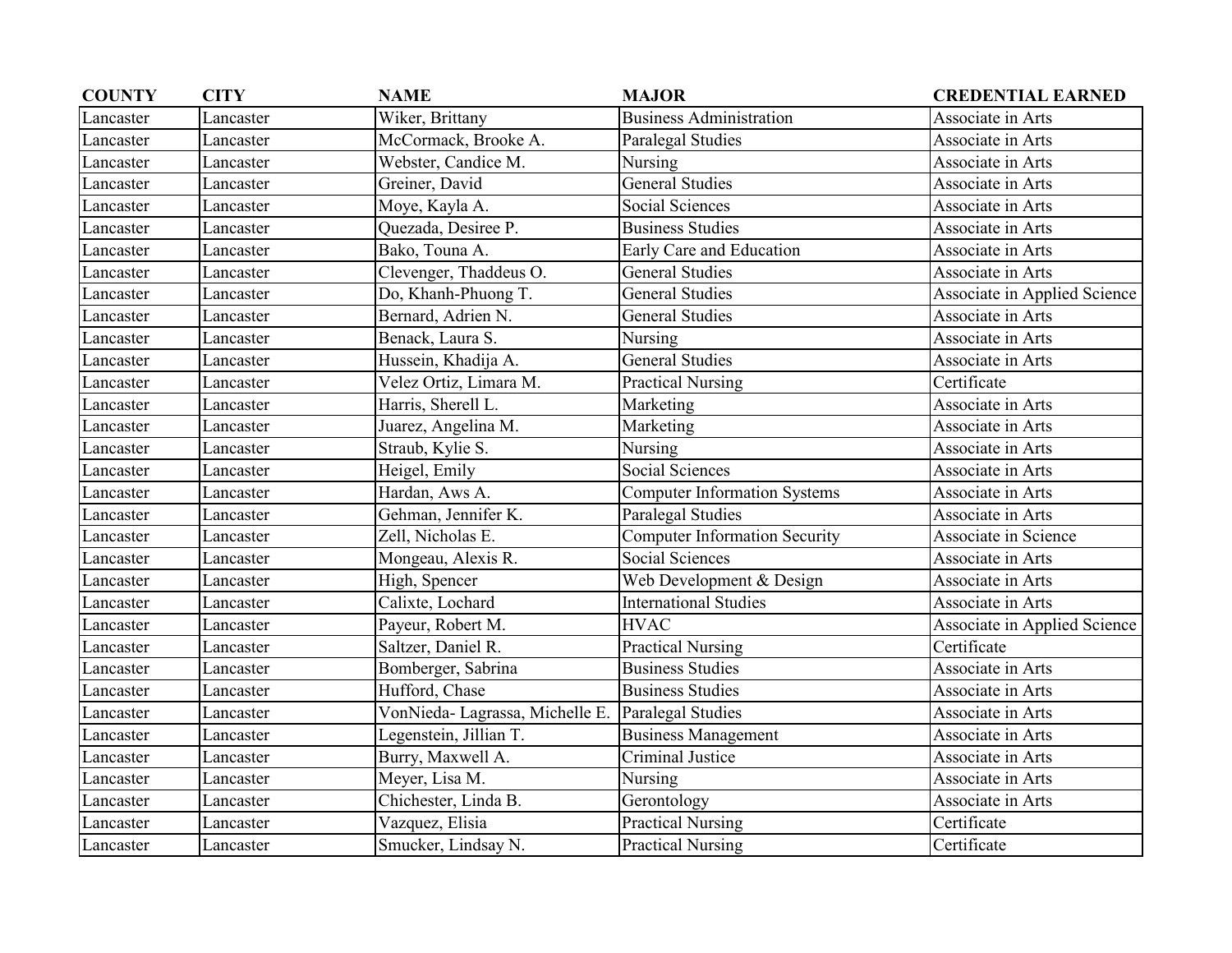| <b>COUNTY</b> | <b>CITY</b> | <b>NAME</b>                 | <b>MAJOR</b>                         | <b>CREDENTIAL EARNED</b>     |
|---------------|-------------|-----------------------------|--------------------------------------|------------------------------|
| Lancaster     | Lancaster   | Emig, Michael R.            | <b>Computer Information Systems</b>  | Associate in Applied Science |
| Lancaster     | Lancaster   | Colta, Abanoub N.           | Nursing                              | Associate in Arts            |
| Lancaster     | Lancaster   | Lutz, Dakota A.             | Early Childhood-Elementary Education | Associate in Arts            |
| Lancaster     | Lancaster   | Donnelly, Ryan P.           | Nursing                              | Associate in Arts            |
| Lancaster     | Lancaster   | Stewart, Karen M.           | Accounting                           | Associate in Arts            |
| Lancaster     | Lancaster   | Young Bennett, Megan        | <b>Practical Nursing</b>             | Certificate                  |
| Lancaster     | Lancaster   | Lewis, Shanille M.          | Paralegal Studies                    | Associate in Arts            |
| Lancaster     | Lancaster   | Tran, Tina Y.               | <b>Business Studies</b>              | Associate in Arts            |
| Lancaster     | Lancaster   | Moore, Erin E.              | Paralegal Studies                    | Associate in Arts            |
| Lancaster     | Lancaster   | Perez, Genesis              | Nursing                              | Associate in Arts            |
| Lancaster     | Lancaster   | Rodriguez, Sabrina L.       | <b>General Studies</b>               | Associate in Arts            |
| Lancaster     | Lancaster   | Smith, Felicia Y.           | <b>Business Studies</b>              | Associate in Arts            |
| Lancaster     | Lancaster   | Sutton, Julia C.            | <b>General Studies</b>               | Associate in Arts            |
| Lancaster     | Lancaster   | Mylonas, Pete G.            | <b>Business Studies</b>              | Associate in Arts            |
| Lancaster     | Lancaster   | Ruszak, Anastasia M.        | Gerontology                          | Certificate                  |
| Lancaster     | Lancaster   | Benitez Ruiz White, Glenda  | Radiology Informatics                | Associate in Science         |
| Lancaster     | Lancaster   | DeLaurentis, Marco P.       | Professional Bookkeeping             | Diploma                      |
| Lancaster     | Lancaster   | Wilson, Shawntel            | <b>Practical Nursing</b>             | Certificate                  |
| Lancaster     | Lancaster   | Tereffe, Miraf K.           | <b>Practical Nursing</b>             | Certificate                  |
| Lancaster     | Landisville | Ziegler, Luke J.            | Social Sciences                      | Associate in Arts            |
| Lancaster     | Leola       | Cipolla, Nancy              | Paralegal Studies                    | Associate in Arts            |
| Lancaster     | Leola       | Washington, Dashanae        | Psychology                           | Associate in Arts            |
| Lancaster     | Leola       | Overly, Kara R.             | <b>General Studies</b>               | Associate in Arts            |
| Lancaster     | Leola       | Betancourt Perez, Miriam J. | Communications                       | Associate in Arts            |
| Lancaster     | Lititz      | Hankin, Jack C.             | Music Audio & Recording Technology   | Diploma                      |
| Lancaster     | Lititz      | Myer, Ryan C.               | <b>General Studies</b>               | Associate in Applied Science |
| Lancaster     | Lititz      | Coughlin, Paul B.           | <b>Practical Nursing</b>             | Certificate                  |
| Lancaster     | Lititz      | Augustin, Jaycie A.         | <b>Practical Nursing</b>             | Certificate                  |
| Lancaster     | Lititz      | Geahr, Heather L.           | Social Sciences                      | Associate in Arts            |
| Lancaster     | Lititz      | Work, Robin L.              | Human Services                       | Associate in Arts            |
| Lancaster     | Lititz      | McMullen, Wendy             | <b>Practical Nursing</b>             | Certificate                  |
| Lancaster     | Manheim     | Shoff, Samantha L.          | Nursing                              | Associate in Arts            |
| Lancaster     | Manheim     | Tiedemann, Bethany          | <b>Business Management</b>           | Associate in Arts            |
| Lancaster     | Manheim     | Best, Kara J.               | Visual Arts/Photography              | Associate in Arts            |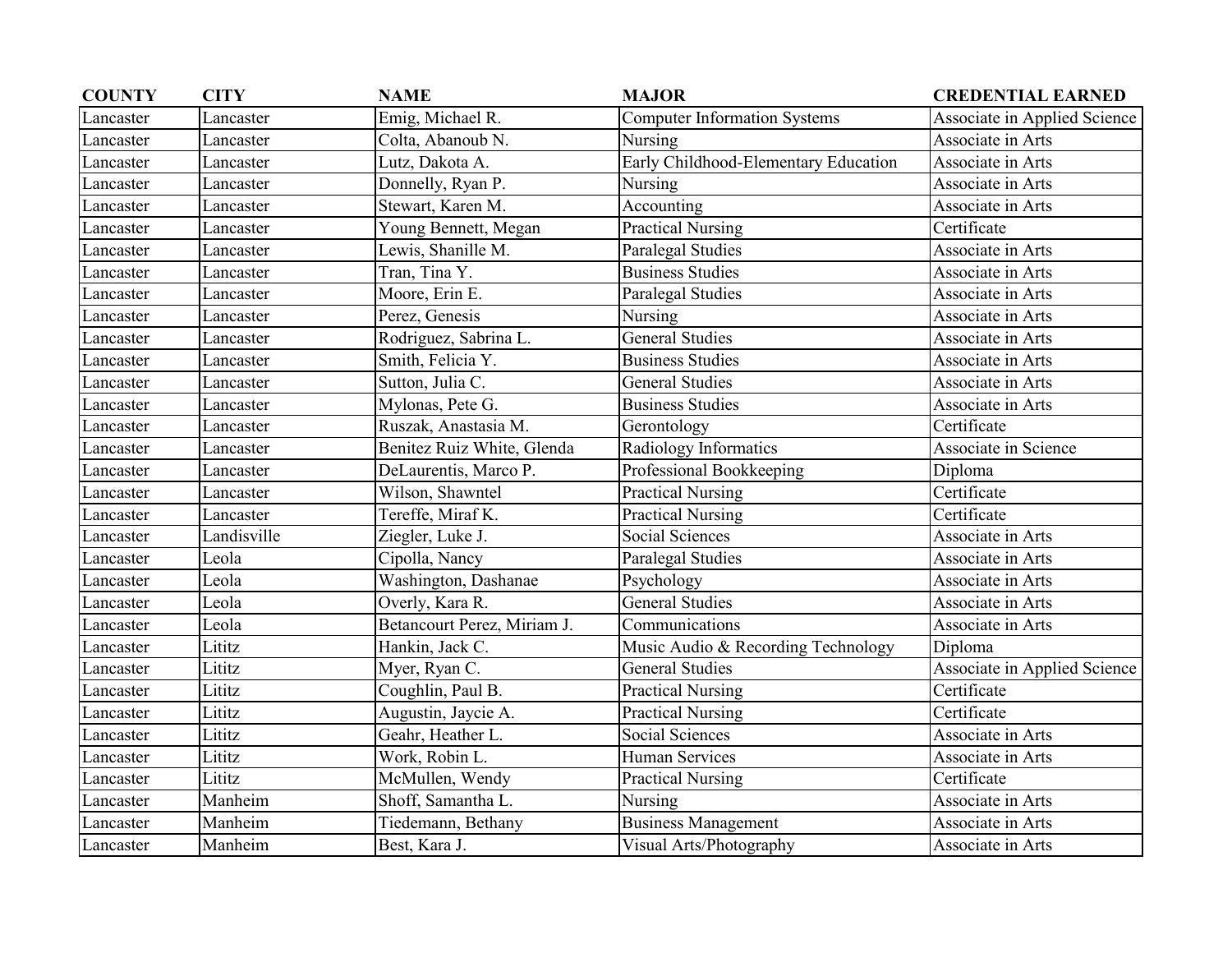| <b>COUNTY</b> | <b>CITY</b>    | <b>NAME</b>                 | <b>MAJOR</b>                         | <b>CREDENTIAL EARNED</b>      |
|---------------|----------------|-----------------------------|--------------------------------------|-------------------------------|
| Lancaster     | Manheim        | Rieg, Amy L.                | Photography                          | <b>Associate in Fine Arts</b> |
| Lancaster     | Manheim        | Aston, Emily C.             | Nursing                              | Associate in Arts             |
| Lancaster     | Manheim        | Johnson, Yvonne C.          | <b>Social Sciences</b>               | Associate in Arts             |
| Lancaster     | Marietta       | Vranicar, Courtney          | Early Care and Education             | Associate in Arts             |
| Lancaster     | Marietta       | Chapman, Christopher A.     | <b>Business Administration</b>       | Associate in Arts             |
| Lancaster     | Marietta       | Lechene, Kailee L.          | <b>Business Studies</b>              | Associate in Arts             |
| Lancaster     | Marietta       | Magel, Anna S.              | Nursing                              | Associate in Arts             |
| Lancaster     | Maytown        | Williams, Allison M.        | <b>Practical Nursing</b>             | Certificate                   |
| Lancaster     | Millersville   | Nowakowski, Rachel H.       | <b>Business Studies</b>              | Associate in Arts             |
| Lancaster     | Mount Joy      | Adams, Scott A.             | Paramedic/EMT-Cert                   | Certificate                   |
| Lancaster     | Mount Joy      | Herman, Ashley              | Nursing                              | Associate in Arts             |
| Lancaster     | Mount Joy      | Juke, Begna D.              | <b>Practical Nursing</b>             | Certificate                   |
| Lancaster     | Mount Joy      | Greer, Holly A.             | Nursing                              | Associate in Arts             |
| Lancaster     | Mount Joy      | Smith, Jarrod A.            | Engineering                          | Associate in Science          |
| Lancaster     | Mount Joy      | Burgo, Joel M.              | <b>Computer Information Security</b> | Associate in Science          |
| Lancaster     | Mountville     | Youssef, David N.           | Engineering                          | Associate in Science          |
| Lancaster     | Mountville     | Harrington, Ryan D.         | <b>HVAC</b>                          | Certificate                   |
| Lancaster     | Mountville     | Suarez Castaneda, Blanca P. | <b>Business Studies</b>              | Associate in Arts             |
| Lancaster     | Mountville     | Adams, Robin M.             | Nursing                              | Associate in Arts             |
| Lancaster     | Narvon         | Good, Jonathan              | Engineering                          | Associate in Science          |
| Lancaster     | New Holland    | Connell, Kyle J.            | <b>General Studies</b>               | Associate in Arts             |
| Lancaster     | New Providence | Duncan, Kimberlee S.        | <b>General Studies</b>               | Associate in Arts             |
| Lancaster     | Paradise       | Alasar, Klaudia             | <b>Practical Nursing</b>             | Certificate                   |
| Lancaster     | Paradise       | Clark, Lexi R.              | Nursing                              | Associate in Arts             |
| Lancaster     | Paradise       | Cosgrove, Shelby P.         | <b>Human Services</b>                | Associate in Arts             |
| Lancaster     | Paradise       | Hershey, Brittany           | Marketing                            | Associate in Arts             |
| Lancaster     | Peach Bottom   | Weaver, Jennifer L.         | <b>Practical Nursing</b>             | Certificate                   |
| Lancaster     | Penryn         | Parson, Sherri L.           | <b>Business Studies</b>              | Associate in Arts             |
| Lancaster     | Pequea         | Callahan, Adele             | Auctioneering                        | Diploma                       |
| Lancaster     | Pequea         | Bridge, Benjamin J.         | <b>Electrical Technology</b>         | Associate in Applied Science  |
| Lancaster     | Pequea         | Callahan, Kelly             | Auctioneering                        | Diploma                       |
| Lancaster     | Quarryville    | Porter, Brittany L.         | Nursing                              | Associate in Arts             |
| Lancaster     | Quarryville    | Armer, Kayla A.             | <b>Practical Nursing</b>             | Certificate                   |
| Lancaster     | Ronks          | Shovlin, Hadas              | <b>Business Studies</b>              | Associate in Arts             |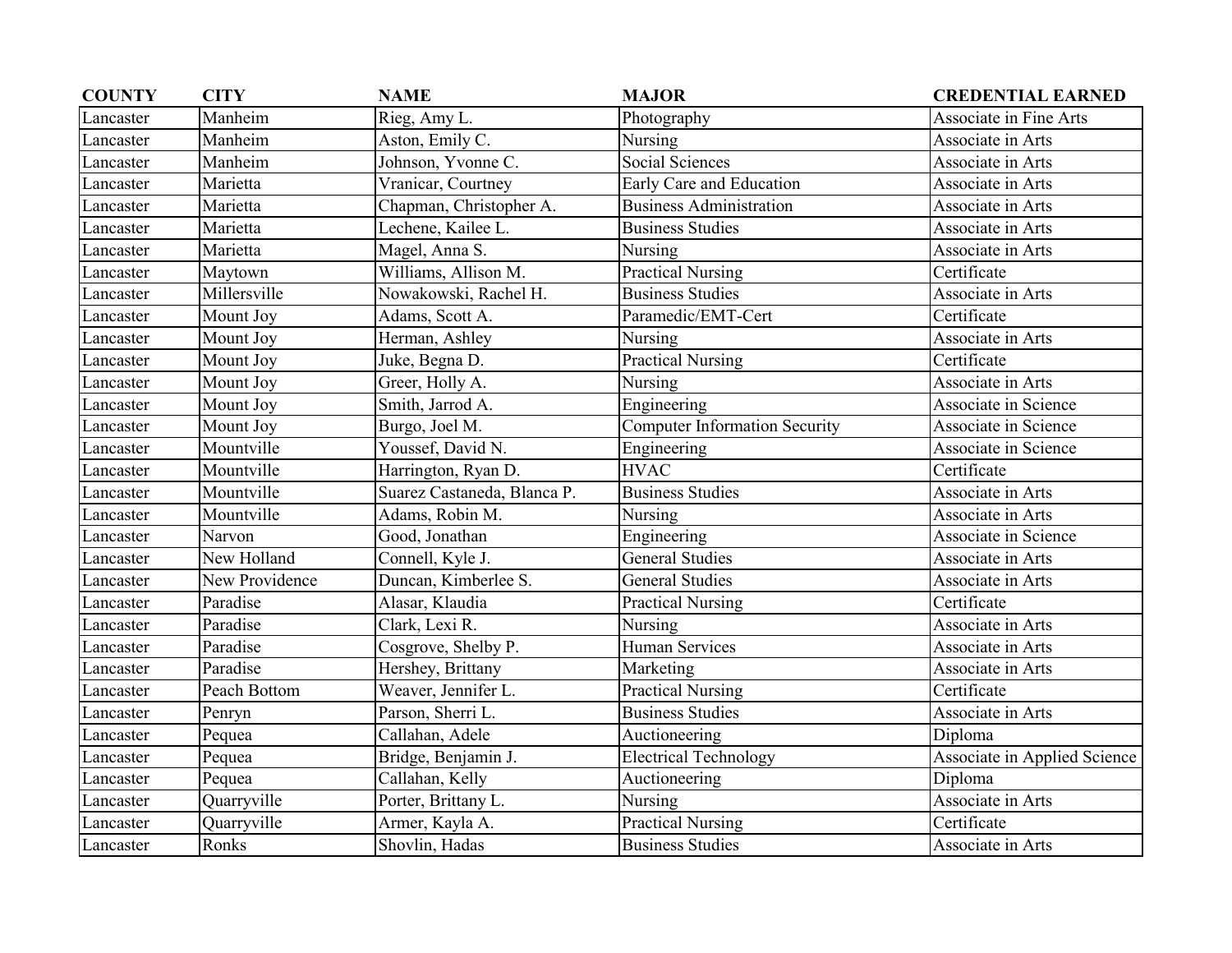| <b>COUNTY</b> | <b>CITY</b>          | <b>NAME</b>            | <b>MAJOR</b>                          | <b>CREDENTIAL EARNED</b>     |
|---------------|----------------------|------------------------|---------------------------------------|------------------------------|
| Lancaster     | <b>Stevens</b>       | Nazaryan, Bogdan A.    | Engineering                           | Associate in Science         |
| Lancaster     | Strasburg            | Campbell, Shannon      | <b>Business Studies</b>               | Associate in Arts            |
| Lancaster     | Strasburg            | Ford, Lorraine         | Professional Bookkeeping              | Diploma                      |
| Lancaster     | Strasburg            | Garcia, Karen J.       | Radiology Informatics                 | Associate in Applied Science |
| Lancaster     | Strasburg            | Woods, Lindsay A.      | <b>Practical Nursing</b>              | Certificate                  |
| Lancaster     | <b>Willow Street</b> | Geib, Rene L.          | Nursing                               | Associate in Arts            |
| Lancaster     | <b>Willow Street</b> | Keller, Danielle       | <b>Business Management</b>            | Associate in Arts            |
| Lancaster     | <b>Willow Street</b> | Fawber, Heather A.     | Social Sciences                       | Associate in Arts            |
| Lebanon       | Annville             | Delgado, Christina A.  | Nursing                               | Associate in Arts            |
| Lebanon       | Annville             | Eckert, Josiah L.      | <b>Business Administration</b>        | Associate in Arts            |
| Lebanon       | Annville             | Good, Eva N.           | Nursing                               | Associate in Arts            |
| Lebanon       | Fredericksburg       | Lucas, Dara            | <b>Practical Nursing</b>              | Certificate                  |
| Lebanon       | Fredericksburg       | Martin, Joseph N.      | <b>Practical Nursing</b>              | Certificate                  |
| Lebanon       | Jonestown            | Wolfe-Ritts, Lisa A.   | Administrative Office Management      | Associate in Arts            |
| Lebanon       | Jonestown            | Dunbar, Cody           | <b>Computer Networking Technology</b> | Associate in Applied Science |
| Lebanon       | Jonestown            | Margut, Taylor N.      | Early Childhood-Elementary Education  | Associate in Arts            |
| Lebanon       | Jonestown            | Mason, Preston S.      | Accounting                            | Associate in Arts            |
| Lebanon       | Lawn                 | Schmidt, Stephen J.    | <b>Business Administration</b>        | Associate in Arts            |
| Lebanon       | Lebanon              | Jorgenson, Marci J.    | Nursing                               | Associate in Arts            |
| Lebanon       | Lebanon              | Tomco, Renee           | <b>Business Studies</b>               | Associate in Arts            |
| Lebanon       | Lebanon              | Prados, Jose F.        | <b>General Studies</b>                | Associate in Arts            |
| Lebanon       | Lebanon              | Rhen, Colton D.        | <b>Computer Information Systems</b>   | Associate in Arts            |
| Lebanon       | Lebanon              | Bowman, Erin L.        | <b>General Studies</b>                | Associate in Arts            |
| Lebanon       | Lebanon              | Althouse, Sebastian T. | Nursing                               | Associate in Arts            |
| Lebanon       | Lebanon              | Anspach, Paige M.      | <b>Business Studies</b>               | Associate in Arts            |
| Lebanon       | Lebanon              | Salomon, Kingslay      | <b>Business Studies</b>               | Associate in Arts            |
| Lebanon       | Lebanon              | Fry, Alonia M.         | <b>Healthcare Management</b>          | Associate in Applied Science |
| Lebanon       | Lebanon              | Burris, Andrew D.      | Criminal Justice                      | Associate in Arts            |
| Lebanon       | Lebanon              | Beard, Mary G.         | <b>General Studies</b>                | Associate in Arts            |
| Lebanon       | Lebanon              | Kinney, Heather L.     | Nursing                               | Associate in Arts            |
| Lebanon       | Lebanon              | Barr, Juli M.          | <b>General Studies</b>                | Associate in Applied Science |
| Lebanon       | Lebanon              | Rothgaber, Ryan S.     | <b>General Studies</b>                | Associate in Arts            |
| Lebanon       | Lebanon              | Holmes, Danielle M.    | <b>General Studies</b>                | Associate in Applied Science |
| Lebanon       | Lebanon              | Heiselman, Trudi G.    | <b>Computer Information Systems</b>   | Certificate                  |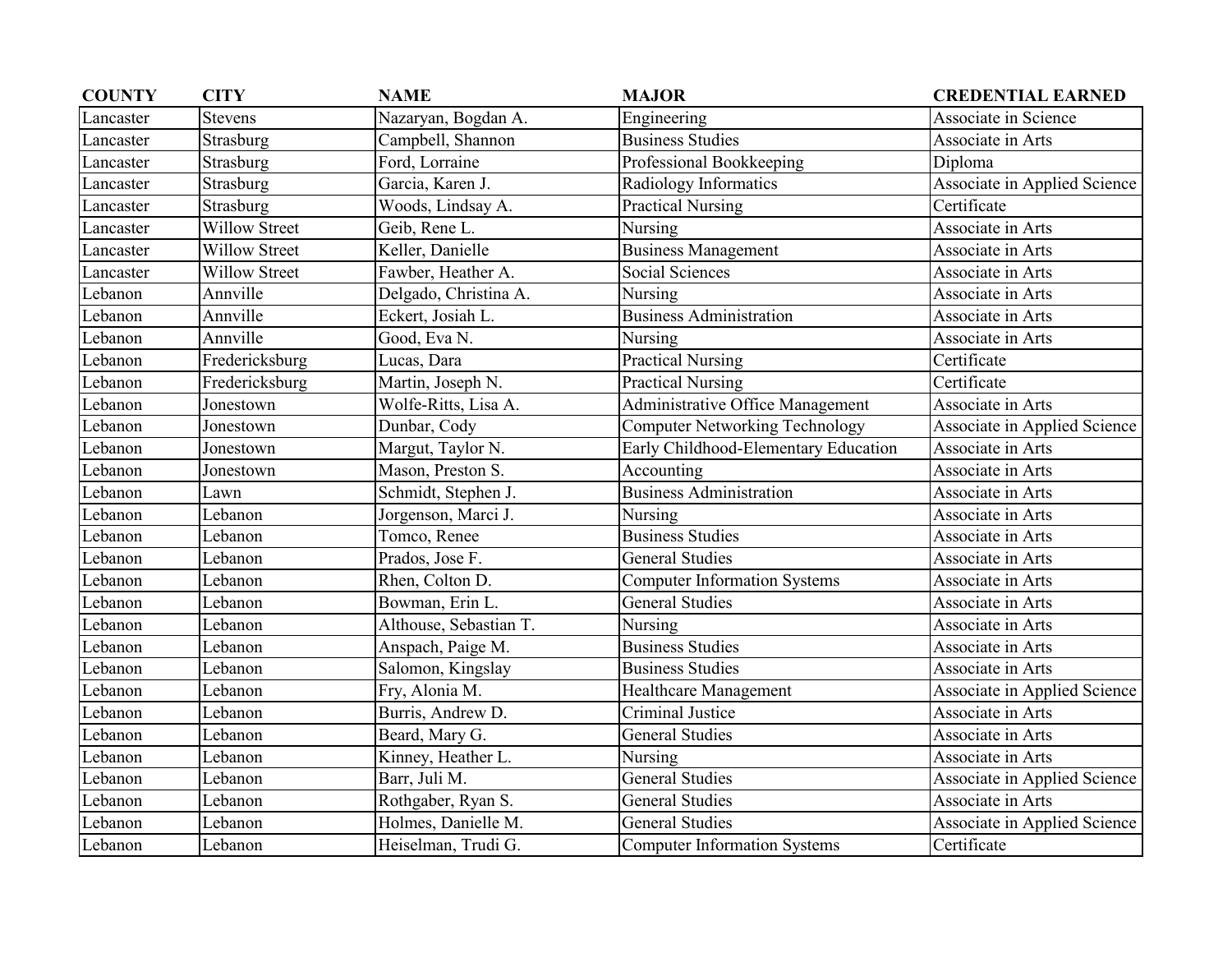| <b>COUNTY</b> | <b>CITY</b>    | <b>NAME</b>                 | <b>MAJOR</b>                             | <b>CREDENTIAL EARNED</b>     |
|---------------|----------------|-----------------------------|------------------------------------------|------------------------------|
| Lebanon       | Lebanon        | Abreu, Anaury               | <b>Business Administration</b>           | Associate in Arts            |
| Lebanon       | Lebanon        | Rosario, Courtney K.        | <b>Business Management</b>               | Associate in Arts            |
| Lebanon       | Lebanon        | Herb, Chelsea A.            | <b>Business Studies</b>                  | Associate in Arts            |
| Lebanon       | Lebanon        | Tomecek, Kristin M.         | Criminal Justice                         | Associate in Arts            |
| Lebanon       | Lebanon        | Schneck, Emily S.           | Criminal Justice                         | Associate in Arts            |
| Lebanon       | Lebanon        | Martinez-Kohr, Cassandra V. | Criminal Justice                         | Associate in Arts            |
| Lebanon       | Lebanon        | Arnold, Erika P.            | <b>Business Studies</b>                  | Associate in Arts            |
| Lebanon       | Lebanon        | Rivera, Freysha E.          | Criminal Justice                         | Associate in Arts            |
| Lebanon       | Lebanon        | Sics, Kourtney              | Nursing                                  | Associate in Arts            |
| Lebanon       | Lebanon        | Fratangeli, Mary F.         | Gerontology                              | Associate in Arts            |
| Lebanon       | Lebanon        | Borde, Madonna E.           | Liberal Arts                             | Associate in Arts            |
| Lebanon       | Lebanon        | Johnson, Alexander S.       | Engineering                              | Associate in Science         |
| Lebanon       | Lebanon        | Graby, Sarah J.             | <b>General Studies</b>                   | Associate in Arts            |
| Lebanon       | Mount Gretna   | Tran-McLaughlin, Nellie M.  | <b>Practical Nursing</b>                 | Certificate                  |
| Lebanon       | Myerstown      | Althouse, Dylan H.          | <b>Business Administration</b>           | Associate in Arts            |
| Lebanon       | Myerstown      | Newmaster, Luke T.          | <b>Criminal Justice</b>                  | Associate in Arts            |
| Lebanon       | Newmanstown    | Adams, Patrick              | <b>Business Studies</b>                  | Associate in Arts            |
| Lebanon       | Newmanstown    | Glassmoyer, Billie Jo       | <b>Computer Information Systems</b>      | Associate in Arts            |
| Lebanon       | Palmyra        | Persaud, Radica D.          | <b>General Studies</b>                   | Associate in Applied Science |
| Lebanon       | Palmyra        | Krout, Caden T.             | Nursing                                  | Associate in Arts            |
| Lebanon       | Palmyra        | Peifer, Sweta P.            | <b>General Studies</b>                   | Associate in Applied Science |
| Lebanon       | Palmyra        | Viozzi, Luke B.             | <b>Business Administration</b>           | Associate in Arts            |
| Lebanon       | Palmyra        | Savastano, Carolyn E.       | Early Care and Education                 | Associate in Arts            |
| Lebanon       | Palmyra        | DeCarlo, Nathaniel A.       | <b>Business Management</b>               | Associate in Arts            |
| Lebanon       | Palmyra        | Cole, Kevin D.              | Music Audio & Recording Technology       | Diploma                      |
| Lebanon       | Palmyra        | Mercado, Madison R.         | Art                                      | Associate in Arts            |
| Lebanon       | Palmyra        | Byers, Tammy L.             | <b>Business Studies</b>                  | Associate in Arts            |
| Lebanon       | Palmyra        | Gavin, Meagan P.            | <b>Business Studies</b>                  | Associate in Arts            |
| Lebanon       | Palmyra        | Talalai, Rachael C.         | Biology                                  | Associate in Arts            |
| Lebanon       | Palmyra        | Ducati, Nicole M.           | Practical Nursing                        | Certificate                  |
| Lebanon       | Palmyra        | McCully, Samantha M.        | <b>Business Management</b>               | Associate in Arts            |
| Lebanon       | Palmyra        | McCoy, Philip E.            | Art                                      | Associate in Arts            |
| Lebanon       | Palmyra        | Davis, Angela L.            | Web Development & Design                 | Associate in Arts            |
| Lebanon       | Schaefferstown | Bressler, Mark D.           | United Brother Carpenters Apprenticeship | Certificate                  |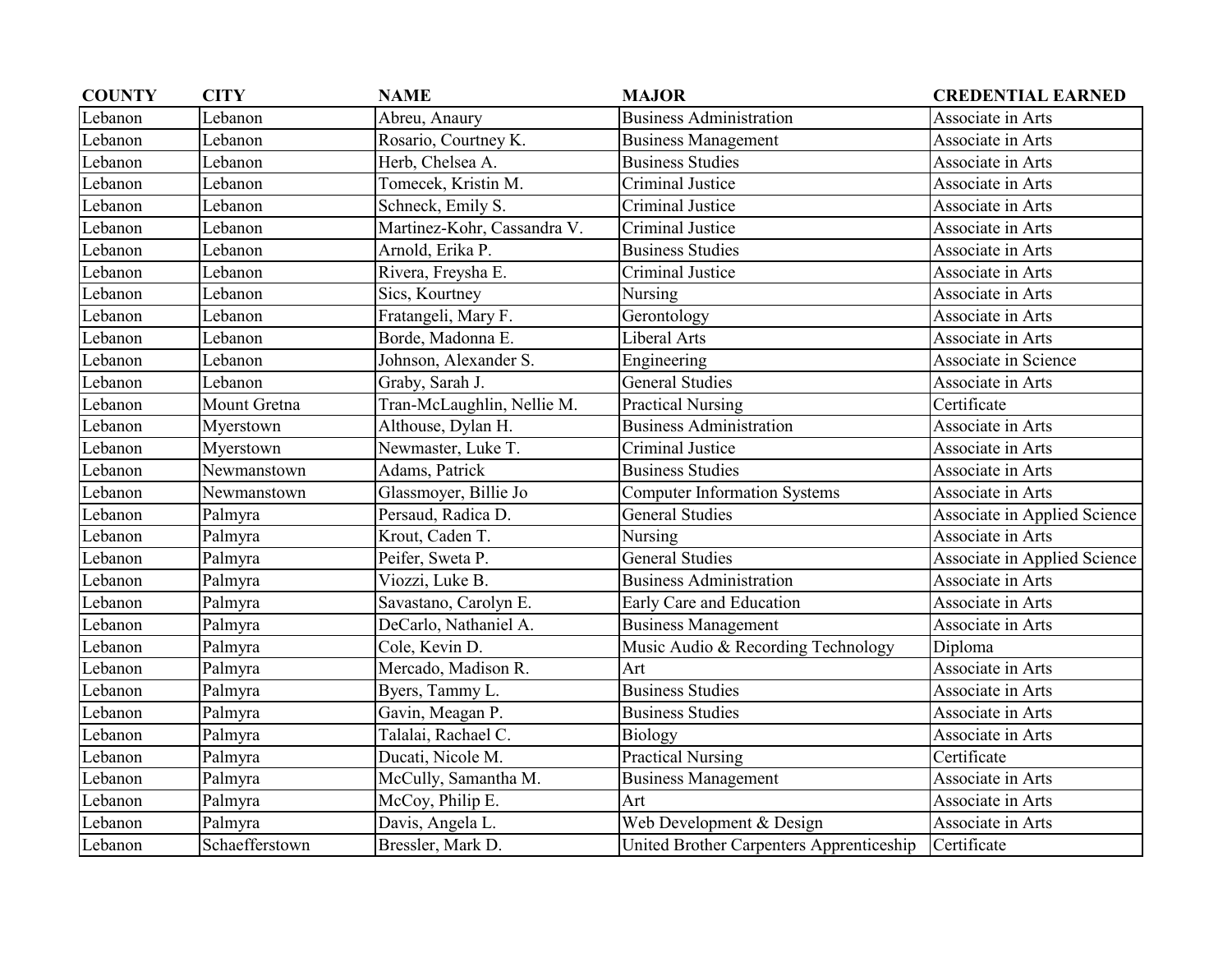| <b>COUNTY</b>                | <b>CITY</b>                   | <b>NAME</b>             | <b>MAJOR</b>                             | <b>CREDENTIAL EARNED</b>     |
|------------------------------|-------------------------------|-------------------------|------------------------------------------|------------------------------|
| Lycoming                     | Montoursville                 | Boyer, Alyssa N.        | Nursing                                  | Associate in Arts            |
| Mifflin                      | Lewistown                     | Rupert, Chase M.        | <b>Business Administration</b>           | Associate in Arts            |
| Mifflin                      | Mc Veytown                    | Lewis, Gerard G.        | <b>General Studies</b>                   | Associate in Arts            |
| Montour                      | Danville                      | Ndiaye, Saliou          | Mathematics                              | Associate in Science         |
| Montour                      | Danville                      | McGuire, Kathleen P.    | Professional Bookkeeping                 | Diploma                      |
| Northampton                  | Walnutport                    | Makowe, LeAnn M.        | <b>Practical Nursing</b>                 | Certificate                  |
| Northumberland Coal Township |                               | Berry, Marissa          | Paralegal Studies                        | Certificate                  |
| Northumberland Kulpmont      |                               | Dravk, Samantha A.      | Criminal Justice                         | Associate in Arts            |
|                              | Northumberland Northumberland | Preweda, Karolina P.    | Nursing                                  | Associate in Arts            |
| Northumberland Shamokin      |                               | King, Keith R.          | United Brother Carpenters Apprenticeship | Certificate                  |
| Northumberland Sunbury       |                               | Neidig, Bradley J.      | <b>Practical Nursing</b>                 | Certificate                  |
| Perry                        | Duncannon                     | Sandusky, Kristen M.    | <b>Practical Nursing</b>                 | Certificate                  |
| Perry                        | Duncannon                     | Sultzaberger, Jeremy M. | Police Science                           | Associate in Arts            |
| Perry                        | Duncannon                     | Fields, Shannon M.      | <b>International Studies</b>             | Associate in Arts            |
| Perry                        | Duncannon                     | Spease, Shannon         | Marketing                                | Associate in Arts            |
| Perry                        | Duncannon                     | Magee, Hannah K.        | <b>Business Studies</b>                  | Associate in Arts            |
| Perry                        | Duncannon                     | Stewart, Kayleigh M.    | <b>Business Management</b>               | Associate in Arts            |
| Perry                        | Duncannon                     | Krick, Brittany M.      | Home and Building Remodeling             | Certificate                  |
| Perry                        | Elliottsburg                  | Osbeck, Shawna F.       | <b>General Studies</b>                   | Associate in Applied Science |
| Perry                        | Elliottsburg                  | Allen, Robert J.        | Police Science                           | Associate in Arts            |
| Perry                        | Liverpool                     | McNaughton, Ashley E.   | <b>Practical Nursing</b>                 | Certificate                  |
| Perry                        | Loysville                     | Miller, Gabrielle A.    | <b>Human Services</b>                    | Associate in Arts            |
| Perry                        | Loysville                     | Burd, Mackenzie L.      | Nursing                                  | Associate in Arts            |
| Perry                        | Marysville                    | Lynn, Bryanne R.        | Accounting                               | Associate in Arts            |
| Perry                        | Marysville                    | Kuykendall, Jessica R.  | <b>Business Studies</b>                  | Associate in Arts            |
| Perry                        | Millerstown                   | Steele, Kayla R.        | <b>Business Administration</b>           | Associate in Arts            |
| Perry                        | Millerstown                   | Paden, Bryanna R.       | Early Childhood-Elementary Education     | Associate in Arts            |
| Perry                        | New Bloomfield                | Matulevich, Haeley E.   | Nursing                                  | Associate in Arts            |
| Perry                        | Newport                       | Benner, Lydia A.        | Nursing                                  | Associate in Arts            |
| Perry                        | Newport                       | Fickes, Dena D.         | Paralegal Studies                        | Associate in Arts            |
| Perry                        | Newport                       | Hoke, Katelyn M.        | <b>Practical Nursing</b>                 | Certificate                  |
| Perry                        | <b>Shermans Dale</b>          | Beitler, Isaac E.       | <b>General Studies</b>                   | Associate in Arts            |
| Perry                        | <b>Shermans Dale</b>          | Foose, Austin           | Social Sciences                          | Associate in Arts            |
| Perry                        | Shermans Dale                 | Ortiz, Antonio M.       | Communication                            | Associate in Science         |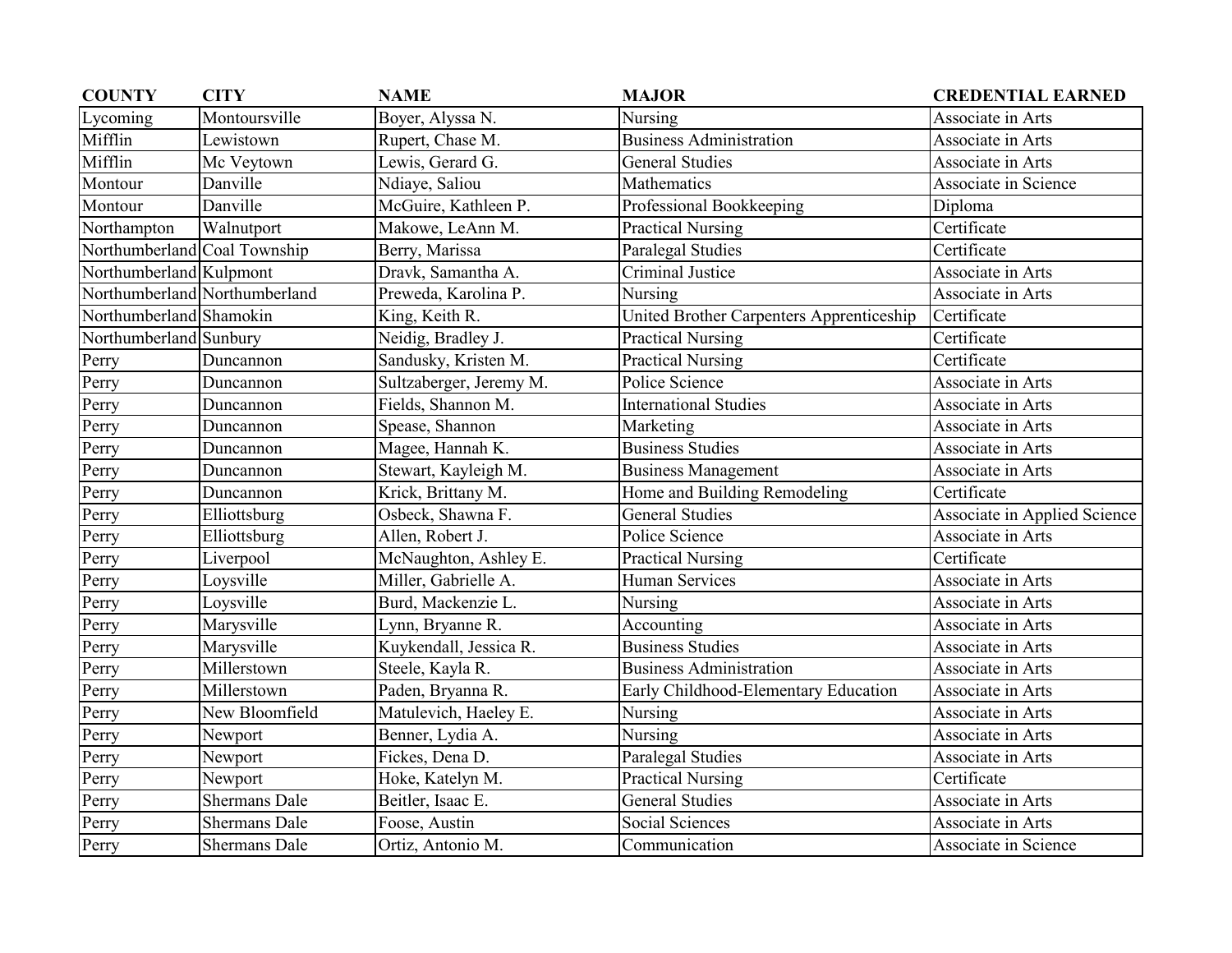| <b>COUNTY</b> | <b>CITY</b>          | <b>NAME</b>          | <b>MAJOR</b>                        | <b>CREDENTIAL EARNED</b>     |
|---------------|----------------------|----------------------|-------------------------------------|------------------------------|
| Perry         | <b>Shermans Dale</b> | Seely, Seth A.       | Engineering                         | Associate in Science         |
| Perry         | <b>Shermans Dale</b> | Potter, Kendra       | Paralegal Studies                   | Associate in Arts            |
| Snyder        | Beavertown           | Brunson, Laura J.    | <b>Human Services</b>               | Associate in Arts            |
| Snyder        | Middleburg           | Baney, Mahlon H.     | Auctioneering                       | Diploma                      |
| Snyder        | Selinsgrove          | Ulrich, Emily        | Nursing                             | Associate in Arts            |
| Susquehanna   | New Milford          | Thomas, Tommy R.     | Auctioneering                       | Diploma                      |
| Union         | Lewisburg            | Martin, Jed          | <b>Practical Nursing</b>            | Certificate                  |
| Union         | Lewisburg            | Dodge, Caitlin A.    | Nursing                             | Associate in Arts            |
| Union         | Mifflinburg          | Weaver, Ronald E.    | <b>Computer Information Systems</b> | Associate in Arts            |
| York          | Airville             | Shumate, Sarah M.    | <b>Business Management</b>          | Associate in Arts            |
| York          | <b>Brogue</b>        | Rickrode, Meagan E.  | <b>General Studies</b>              | Associate in Applied Science |
| York          | Codorus              | Deseta, Dona M.      | Nursing                             | Associate in Arts            |
| York          | Codorus              | Smyth, Deirdre R.    | Paramedic/EMT-Cert                  | Certificate                  |
| York          | Dallastown           | Adams, Gabriel S.    | Communication                       | Associate in Science         |
| York          | Dallastown           | Ashlin, Christian    | <b>Automotive Technology</b>        | Associate in Applied Science |
| York          | Dallastown           | Vodak, Jennifer A.   | <b>Business Administration</b>      | Associate in Arts            |
| York          | Dallastown           | Smith, Savannah S.   | Nursing                             | Associate in Arts            |
| York          | Dallastown           | Savel, Michael D.    | <b>Computer Information Systems</b> | Associate in Applied Science |
| York          | Dallastown           | Deller, Jennifer L.  | Nursing                             | Associate in Arts            |
| York          | Dallastown           | Lowe, Jessica L.     | Gerontology                         | Certificate                  |
| York          | Dallastown           | McCarthy, Brianna L. | Nursing                             | Associate in Arts            |
| York          | Delta                | Snyder, Amanda R.    | <b>Health Care Management</b>       | Associate in Arts            |
| York          | Dillsburg            | Smith, Jeremy A.     | <b>Computer Information Systems</b> | Associate in Arts            |
| York          | Dillsburg            | Strouse, Monica C.   | <b>Culinary Arts</b>                | Associate in Arts            |
| York          | Dillsburg            | Montenegro, Joe D.   | <b>Industrial Technology</b>        | Associate in Applied Science |
| York          | <b>Dillsburg</b>     | Ehrich, Morgan C.    | Nursing                             | Associate in Arts            |
| York          | Dillsburg            | Lavery, Richard J.   | <b>Business Administration</b>      | Associate in Arts            |
| York          | Dillsburg            | D'Alessio, David J.  | <b>Business Administration</b>      | Associate in Arts            |
| York          | Dillsburg            | Armstrong, Ashley M. | Nursing                             | Associate in Arts            |
| York          | Dillsburg            | Eyler, Elena E.      | <b>General Studies</b>              | Associate in Applied Science |
| York          | Dillsburg            | Schmid, Melanie I.   | Psychology                          | Associate in Arts            |
| York          | Dover                | Sweitzer, Teresa     | Gerontology                         | Certificate                  |
| York          | Dover                | Campbell, Tyler Q.   | Nursing                             | Associate in Arts            |
| York          | Dover                | Witmer, Ashley N.    | Nursing                             | Associate in Arts            |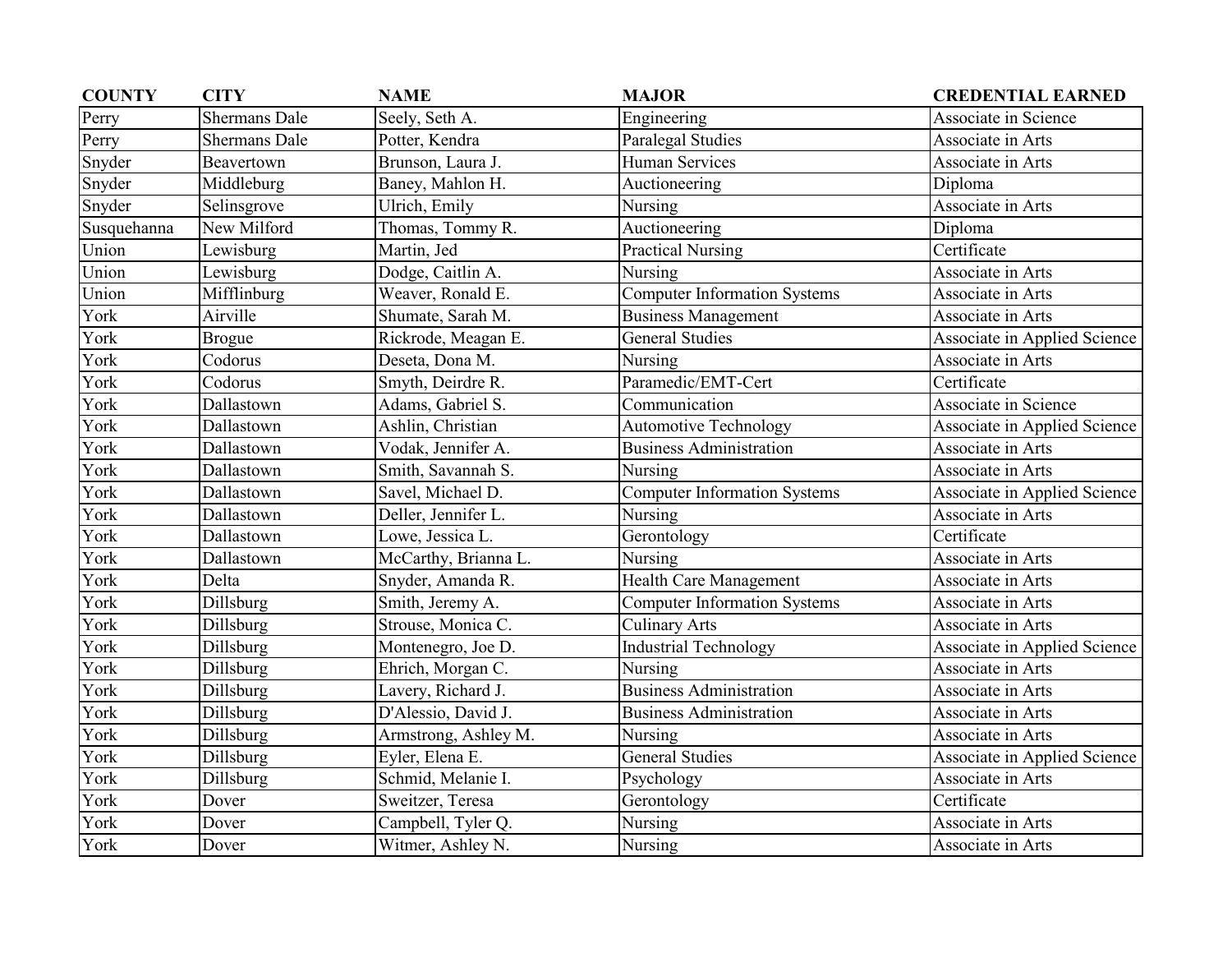| <b>COUNTY</b> | <b>CITY</b>          | <b>NAME</b>                | <b>MAJOR</b>                        | <b>CREDENTIAL EARNED</b>     |
|---------------|----------------------|----------------------------|-------------------------------------|------------------------------|
| York          | Dover                | Bales, Janelle E.          | Nursing                             | Associate in Arts            |
| York          | Dover                | Mummert, Katie N.          | <b>Business Administration</b>      | Associate in Arts            |
| York          | Dover                | Miller, Alexander A.       | <b>Business Management</b>          | Associate in Arts            |
| York          | Dover                | Williams, Cortney K.       | Nursing                             | Associate in Arts            |
| York          | Dover                | Geesey, Heather A.         | <b>Health Science</b>               | Associate in Science         |
| York          | Dover                | O'Neal, Gwendolyn I.       | Gerontology                         | Associate in Arts            |
| York          | Dover                | Sweitzer, Teresa           | Gerontology                         | Diploma                      |
| York          | Dover                | Dashnaw, Charles N.        | Criminal Justice                    | Associate in Arts            |
| York          | Dover                | Workman, Grace L.          | Nursing                             | Associate in Arts            |
| York          | Dover                | Redding, Nichole L.        | Nursing                             | Associate in Arts            |
| York          | Dover                | Hanna, Allison N.          | Communication                       | Associate in Science         |
| York          | Dover                | Krout, Kimberly N.         | <b>General Studies</b>              | Associate in Arts            |
| York          | Dover                | Gehling, John H.           | Web Development & Design            | Associate in Arts            |
| York          | Dover                | Chronister, Lauren C.      | <b>Practical Nursing</b>            | Certificate                  |
| York          | <b>East Prospect</b> | Sabol, Heidi K.            | Nursing                             | Associate in Arts            |
| York          | <b>Etters</b>        | Cable-Burns, Lorelei D.    | Nursing                             | Associate in Arts            |
| York          | <b>Etters</b>        | Holzel, Gregory R.         | Accounting                          | Associate in Arts            |
| York          | Etters               | Tran, Amanda N.            | <b>General Studies</b>              | Associate in Applied Science |
| York          | <b>Etters</b>        | Wilson, Jennifer M.        | <b>Business Management</b>          | Associate in Arts            |
| York          | Etters               | Gilbert, Amy C.            | Nursing                             | Associate in Arts            |
| York          | Etters               | Boyle, Sean P.             | Biology                             | Associate in Arts            |
| York          | Felton               | Tarbert, James C.          | <b>Computer Information Systems</b> | Associate in Applied Science |
| York          | Felton               | Nuffer, Kurt R.            | <b>HVAC</b>                         | Associate in Applied Science |
| York          | Felton               | Hyson, Victoria S.         | Marketing                           | Associate in Arts            |
| York          | Felton               | Cesenaro, Alexis M.        | Nursing                             | Associate in Arts            |
| York          | Glen Rock            | Lochary-Quinn, Kathleen F. | Web Development & Design            | Associate in Applied Science |
| York          | Glen Rock            | Crouse, Jennifer J.        | <b>Social Sciences</b>              | Associate in Arts            |
| York          | Glenville            | Footen, Rachel E.          | <b>Health Science</b>               | Associate in Science         |
| York          | Hanover              | McConville, Melanie A.     | Nursing                             | Associate in Arts            |
| York          | Hanover              | Papas, Jessica R.          | <b>Business Administration</b>      | Associate in Arts            |
| York          | Hanover              | Weaver, Ariel B.           | Marketing                           | Associate in Arts            |
| York          | Hanover              | Muser, Jennifer M.         | <b>Health Science</b>               | Associate in Science         |
| York          | Hanover              | Wu-Arnold, Na              | Nursing                             | Associate in Arts            |
| York          | Hanover              | Hamilton, James            | <b>General Studies</b>              | Associate in Applied Science |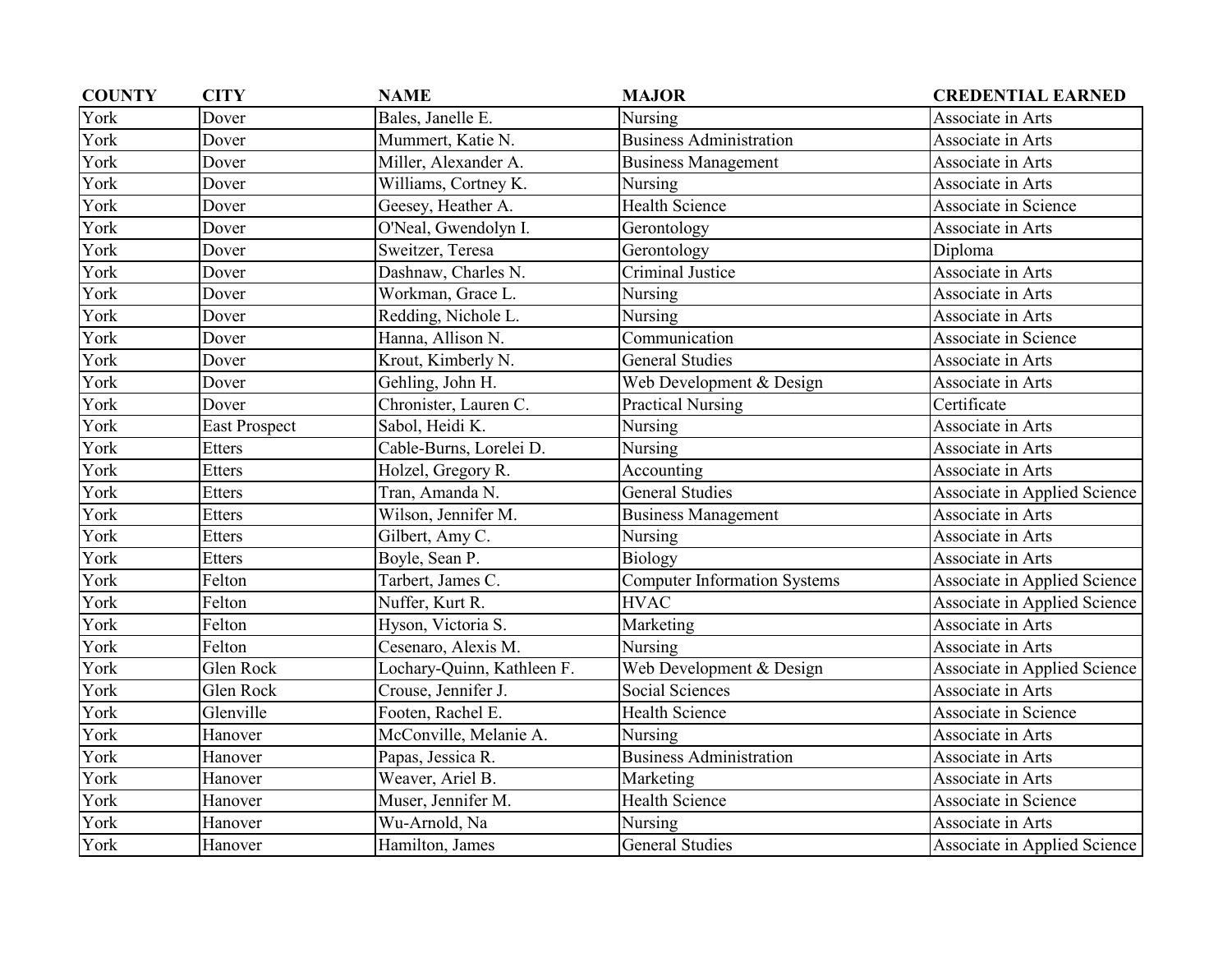| <b>COUNTY</b> | <b>CITY</b> | <b>NAME</b>             | <b>MAJOR</b>                         | <b>CREDENTIAL EARNED</b>     |
|---------------|-------------|-------------------------|--------------------------------------|------------------------------|
| York          | Hanover     | Steinfeldt, Hollis M.   | Nursing                              | Associate in Arts            |
| York          | Hanover     | Pope, Abbigail L.       | <b>General Studies</b>               | Associate in Arts            |
| York          | Hanover     | Graf, Jeannette G.      | Paralegal Studies                    | Associate in Arts            |
| York          | Hanover     | Appleby, David          | <b>General Studies</b>               | Associate in Arts            |
| York          | Hanover     | Drexler, Joseph P.      | <b>Computer Information Systems</b>  | Associate in Arts            |
| York          | Hanover     | Shriver, Abigail E.     | Nursing                              | Associate in Arts            |
| York          | Hanover     | Tran, Lyna              | Nursing                              | Associate in Arts            |
| York          | Hanover     | Sager, Tori             | <b>Business Studies</b>              | Associate in Arts            |
| York          | Hanover     | Lupian, Alicia T.       | Nursing                              | Associate in Arts            |
| York          | Hanover     | Hippensteel, Douglas L. | <b>Business Management</b>           | Associate in Arts            |
| York          | Hanover     | Caraballo, Lisette      | Nursing                              | Associate in Arts            |
| York          | Hanover     | Higgins, Brady W.       | Criminal Justice                     | Associate in Arts            |
| York          | Hanover     | Thomas, Faith C.        | <b>Business Studies</b>              | Associate in Arts            |
| York          | Hanover     | Hamilton, James         | <b>Practical Nursing</b>             | Certificate                  |
| York          | Hanover     | Mullen, Timothy M.      | Nursing                              | Associate in Arts            |
| York          | Jacobus     | Olewiler, Gregory M.    | Communication                        | Associate in Science         |
| York          | Lewisberry  | Clark, Andrew W.        | <b>Computer Information Systems</b>  | Associate in Arts            |
| York          | LEWISBERRY  | Buhr, Mckayla R.        | Criminal Justice                     | Associate in Arts            |
| York          | LEWISBERRY  | Buhr, Wesley G.         | <b>General Studies</b>               | Associate in Arts            |
| York          | LEWISBERRY  | Young, Briana L.        | Nursing                              | Associate in Arts            |
| York          | Loganville  | Gilden, Glenn           | Nursing                              | Associate in Arts            |
| York          | Manchester  | Horan, Jennifer L.      | Nursing                              | Associate in Arts            |
| York          | Manchester  | Robinson, Amanda L.     | <b>Social Sciences</b>               | Associate in Arts            |
| York          | Manchester  | Boggess, Julie A.       | Nursing                              | Associate in Arts            |
| York          | Manchester  | Lower, John D.          | <b>Electrical Technology</b>         | Associate in Applied Science |
| York          | Mount Wolf  | Fisher, Samantha D.     | Criminal Justice                     | Associate in Arts            |
| York          | Mount Wolf  | Kinard, Stephanie M.    | Nursing                              | Associate in Arts            |
| York          | Mount Wolf  | Ruppert, Michelle C.    | <b>General Studies</b>               | Associate in Arts            |
| York          | Mount Wolf  | Childs, Chelsea C.      | Early Childhood-Elementary Education | Associate in Arts            |
| York          | Mount Wolf  | Morris, Charles W.      | <b>Electrical Technology</b>         | Associate in Applied Science |
| York          | New Freedom | Hopper, Kelly A.        | Nursing                              | Associate in Arts            |
| York          | New Freedom | Holtzapple, Raili M.    | Nursing                              | Associate in Arts            |
| York          | New Freedom | Brown, Kayla K.         | Nursing                              | Associate in Arts            |
| York          | New Freedom | Whitlock, Erinn M.      | <b>Business Administration</b>       | Associate in Arts            |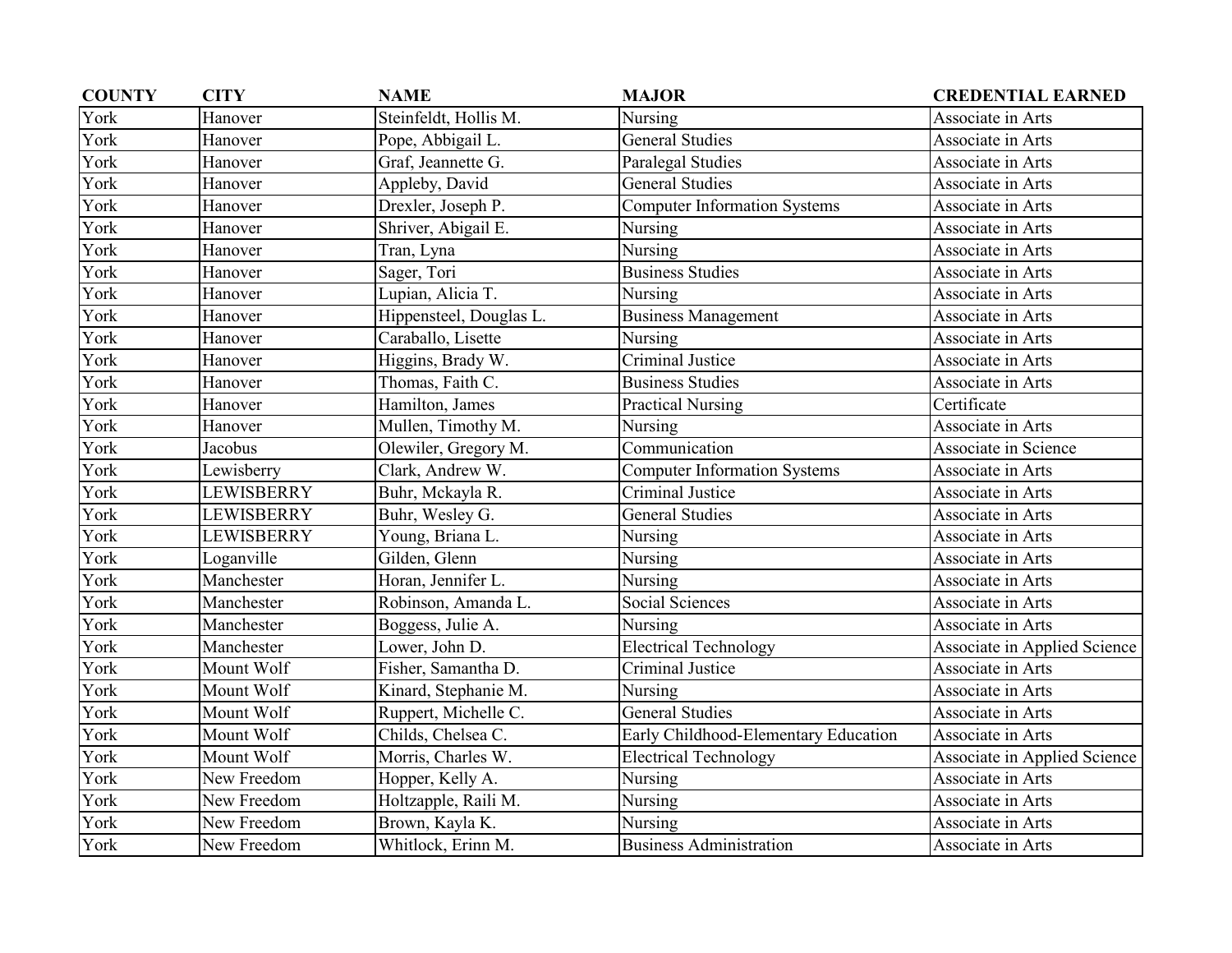| <b>COUNTY</b> | <b>CITY</b>         | <b>NAME</b>           | <b>MAJOR</b>                 | <b>CREDENTIAL EARNED</b>     |
|---------------|---------------------|-----------------------|------------------------------|------------------------------|
| York          | Red Lion            | Schnetzka, Kaitlyn R. | Nursing                      | Associate in Arts            |
| York          | Red Lion            | Funke, Neely J.       | Nursing                      | Associate in Arts            |
| York          | Red Lion            | Kioussis, Britta M.   | <b>Practical Nursing</b>     | Certificate                  |
| York          | Red Lion            | Caraway, Heather      | Social Sciences              | Associate in Arts            |
| York          | Red Lion            | Grim, Morgan C.       | Nursing                      | Associate in Arts            |
| York          | Red Lion            | Albright, Kayla L.    | <b>Practical Nursing</b>     | Certificate                  |
| York          | Red Lion            | Santmier, Angela      | Nursing                      | Associate in Arts            |
| York          | Seven Valleys       | Gatling, Ajia N.      | <b>Practical Nursing</b>     | Certificate                  |
| York          | Seven Valleys       | Manchev, Martin R.    | <b>Social Sciences</b>       | Associate in Arts            |
| York          | Seven Valleys       | Lee, Desiree P.       | <b>Business Studies</b>      | Associate in Arts            |
| York          | Seven Valleys       | Gotwalt, Carley M.    | Nursing                      | Associate in Arts            |
| York          | Seven Valleys       | Robinson, Brianna     | <b>Practical Nursing</b>     | Certificate                  |
| York          | Seven Valleys       | Deinema, Justin       | Nursing                      | Associate in Arts            |
| York          | Shrewsbury          | Isang, Roseanne E.    | Nursing                      | Associate in Arts            |
| York          | Shrewsbury          | McCrum, Jessica A.    | Nursing                      | Associate in Arts            |
| York          | Shrewsbury          | Blevins, Dana A.      | Communication                | Associate in Science         |
| York          | Shrewsbury          | Gervasi, Cassandra N. | Nursing                      | Associate in Arts            |
| York          | <b>Spring Grove</b> | Godfrey, Dakota A.    | Nursing                      | Associate in Arts            |
| York          | <b>Spring Grove</b> | Pillitteri, Annamarie | <b>General Studies</b>       | Associate in Arts            |
| York          | Spring Grove        | Daugherty, Sara       | <b>Practical Nursing</b>     | Certificate                  |
| York          | Spring Grove        | Ruhlman, Kelsey L.    | Pre-Health Professions       | Associate in Science         |
| York          | <b>Spring Grove</b> | Welch, Allison M.     | Nursing                      | Associate in Arts            |
| York          | <b>Spring Grove</b> | Stiles, Shawn M.      | <b>Automotive Technology</b> | Associate in Applied Science |
| York          | Stewartstown        | Wilson, Allison P.    | <b>Business Studies</b>      | Associate in Arts            |
| York          | Stewartstown        | McEvoy, Tara D.       | Nursing                      | Associate in Arts            |
| York          | Stewartstown        | Crandell, Brooke A.   | Nursing                      | Associate in Arts            |
| York          | Stewartstown        | Trott, Danielle F.    | Nursing                      | Associate in Arts            |
| York          | Thomasville         | Bentzel, Mason L.     | <b>Industrial Technology</b> | Associate in Applied Science |
| York          | Thomasville         | Fuhrman, Bethany K.   | <b>General Studies</b>       | Associate in Arts            |
| York          | Wrightsville        | Habecker, Colton T.   | <b>General Studies</b>       | Associate in Arts            |
| York          | Wrightsville        | Clute, Alexander      | Nursing                      | Associate in Arts            |
| York          | Wrightsville        | Mackley, Dillon J.    | Nursing                      | Associate in Arts            |
| York          | York                | Starry, Jonathan W.   | <b>Business Studies</b>      | Associate in Arts            |
| York          | York                | Simms, Sha-Nika M.    | <b>General Studies</b>       | Associate in Applied Science |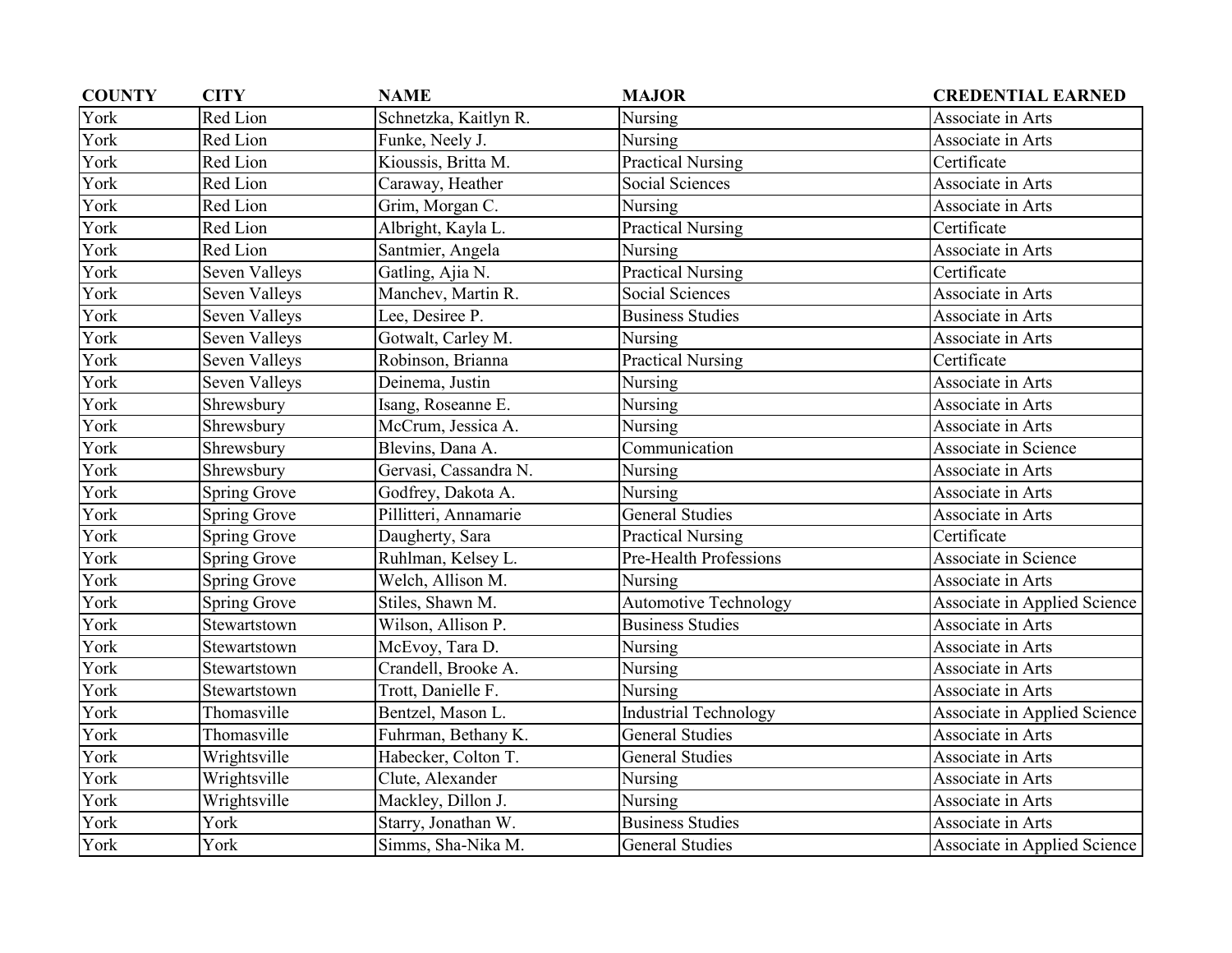| <b>COUNTY</b> | <b>CITY</b> | <b>NAME</b>               | <b>MAJOR</b>                         | <b>CREDENTIAL EARNED</b>     |
|---------------|-------------|---------------------------|--------------------------------------|------------------------------|
| York          | York        | Gonzalez, Lisa A.         | <b>Practical Nursing</b>             | Certificate                  |
| York          | York        | Kenney, Grace O.          | Human Services                       | Associate in Arts            |
| York          | York        | Gammage, Jacklyn K.       | Nursing                              | Associate in Arts            |
| York          | York        | Harman, Mallory L.        | Nursing                              | Associate in Arts            |
| York          | York        | Ehrman, Parker D.         | Welding                              | Diploma                      |
| York          | York        | Costella, Brian M.        | Mechanical Engineering Technology    | Associate in Science         |
| York          | York        | Moak, Deborah A.          | Nursing                              | Associate in Arts            |
| York          | York        | Sargen, Taylor N.         | Health Care Management               | Associate in Arts            |
| York          | York        | Ahmed, Kowsar             | <b>Practical Nursing</b>             | Certificate                  |
| York          | York        | Krout, Kiersten P.        | <b>Practical Nursing</b>             | Certificate                  |
| York          | York        | Spalla, Amanda M.         | <b>Business Administration</b>       | Associate in Arts            |
| York          | York        | Hamilton, Chloe I.        | <b>General Studies</b>               | Associate in Arts            |
| York          | York        | Smith, Lakeisha N.        | Nursing                              | Associate in Arts            |
| York          | York        | Witmer, Kathranne D.      | Nursing                              | Associate in Arts            |
| York          | York        | Combs, Destiney M.        | <b>Social Sciences</b>               | Associate in Arts            |
| York          | York        | Henderson, Erica R.       | <b>Practical Nursing</b>             | Certificate                  |
| York          | York        | Smith, Jason A.           | Web Development & Design             | Associate in Arts            |
| York          | York        | Delp, Kayla L.            | Nursing                              | Associate in Arts            |
| York          | York        | Souders, Trisha M.        | Early Childhood-Elementary Education | Associate in Arts            |
| York          | York        | Gentzler, Damek S.        | Nursing                              | Associate in Arts            |
| York          | York        | Ruppert, Molly M.         | Nursing                              | Associate in Arts            |
| York          | York        | Mummert, Maisie R.        | Math/Computer Science                | Associate in Science         |
| York          | York        | Miles, John F.            | <b>General Studies</b>               | Associate in Arts            |
| York          | York        | Rauhauser, Kristi J.      | Paralegal Studies                    | Associate in Arts            |
| York          | York        | Aracena, Yoseny C.        | Accounting                           | Associate in Arts            |
| York          | York        | Skelton, Cheyanne M.      | <b>Human Services</b>                | Associate in Arts            |
| York          | York        | Costa, Alexis N.          | <b>Practical Nursing</b>             | Certificate                  |
| York          | York        | Furr, Nicholas A.         | <b>HVAC</b>                          | Associate in Applied Science |
| York          | York        | Velasques Brown, JoAngela | <b>Business Management</b>           | Associate in Arts            |
| York          | York        | Downs, Olivia M.          | Music Industry                       | Associate in Arts            |
| York          | York        | Sinton, Samantha B.       | Nursing                              | Associate in Arts            |
| York          | York        | Velez, Jose O.            | Nursing                              | Associate in Arts            |
| York          | York        | Green, Tatyana M.         | <b>General Studies</b>               | Associate in Arts            |
| York          | York        | Allen, Sean P.            | <b>Electrical Technology</b>         | Associate in Applied Science |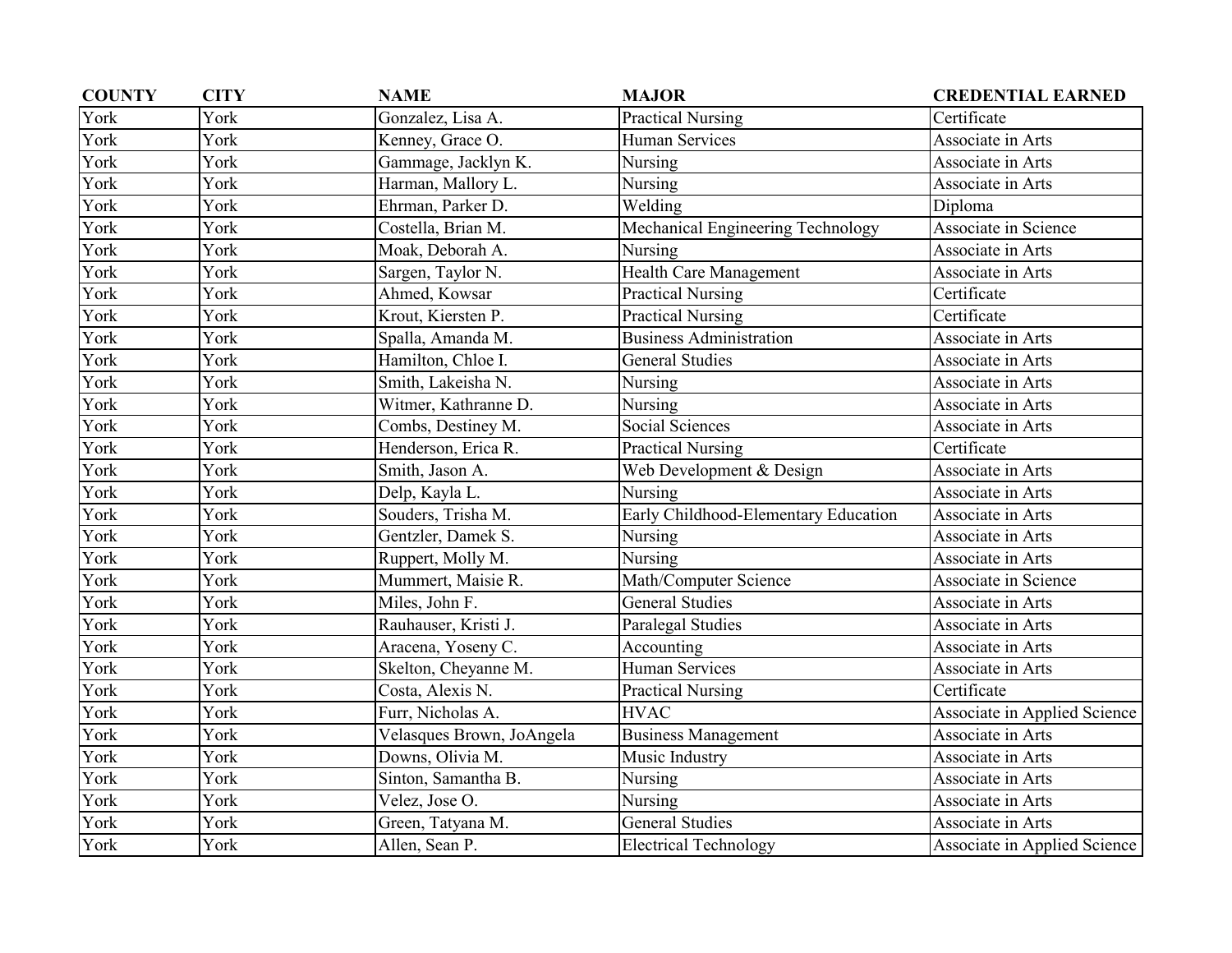| <b>COUNTY</b> | <b>CITY</b> | <b>NAME</b>           | <b>MAJOR</b>                         | <b>CREDENTIAL EARNED</b>     |
|---------------|-------------|-----------------------|--------------------------------------|------------------------------|
| York          | York        | Crist, Brittany       | Social Sciences                      | Associate in Arts            |
| York          | York        | Hartman, Kristen N.   | Web Development & Design             | Associate in Arts            |
| York          | York        | Rauhauser, Lana S.    | Nursing                              | Associate in Arts            |
| York          | York        | Ahmed, Emran          | <b>Practical Nursing</b>             | Certificate                  |
| York          | York        | Curtis, Sara A.       | Nursing                              | Associate in Arts            |
| York          | York        | Farves, Sean D.       | <b>General Studies</b>               | Associate in Arts            |
| York          | York        | Herrold, Eveline      | <b>Practical Nursing</b>             | Certificate                  |
| York          | York        | Seeley, Hannah V.     | <b>Business Management</b>           | Associate in Arts            |
| York          | York        | Bailey, Shyasia U.    | <b>Practical Nursing</b>             | Certificate                  |
| York          | York        | Naugle, Christy M.    | <b>Practical Nursing</b>             | Certificate                  |
| York          | York        | Roe, William C.       | Pre-Health Professions               | Associate in Science         |
| York          | York        | Hernandez, John A.    | Criminal Justice                     | Associate in Arts            |
| York          | York        | Wooten, Sarah M.      | Nursing                              | Associate in Arts            |
| York          | York        | Blom, Markie R.       | Nursing                              | Associate in Arts            |
| York          | York        | Gangadeen, Chelsea S. | <b>Practical Nursing</b>             | Certificate                  |
| York          | York        | Day, Rochelle L.      | Web Development & Design             | Associate in Arts            |
| York          | York        | Garces, Lora Rina R.  | Nursing                              | Associate in Arts            |
| York          | York        | Toomey, Lisa A.       | Nursing                              | Associate in Arts            |
| York          | York        | Mellott, Krista L.    | <b>Business Administration</b>       | Associate in Arts            |
| York          | York        | Tubbs, Amanda M.      | Communication                        | Associate in Science         |
| York          | York        | McGonigal, Kevin H.   | Nursing                              | Associate in Arts            |
| York          | York        | Garofalo, Angelina    | <b>Business Management</b>           | Associate in Arts            |
| York          | York        | Brown, ShaKira M.     | Nursing                              | Associate in Arts            |
| York          | York        | Aspey, Matthew J.     | Nursing                              | Associate in Arts            |
| York          | York        | Tacka, Jacob J.       | <b>Business Studies</b>              | Associate in Arts            |
| York          | York        | Austin, Marli V.      | Early Childhood-Elementary Education | Associate in Arts            |
| York          | York        | Boyd, Christopher M.  | Home and Building Remodeling         | Certificate                  |
| York          | York        | Burke, Meghan C.      | Nursing                              | Associate in Arts            |
| York          | York        | Ynfante, Heady        | Hospitality and Tourism Management   | Associate in Arts            |
| York          | <b>York</b> | Goulden, Kelly A.     | Nursing                              | Associate in Arts            |
| York          | York        | Knapp, Carly          | Gerontology                          | Associate in Arts            |
| York          | York        | Ensminger, Isaac M.   | Welding                              | Certificate                  |
| York          | York        | Kolchuk, Timofey N.   | <b>Electrical Technology</b>         | Associate in Applied Science |
| York          | York        | Long, Laura L.        | Gerontology                          | Associate in Arts            |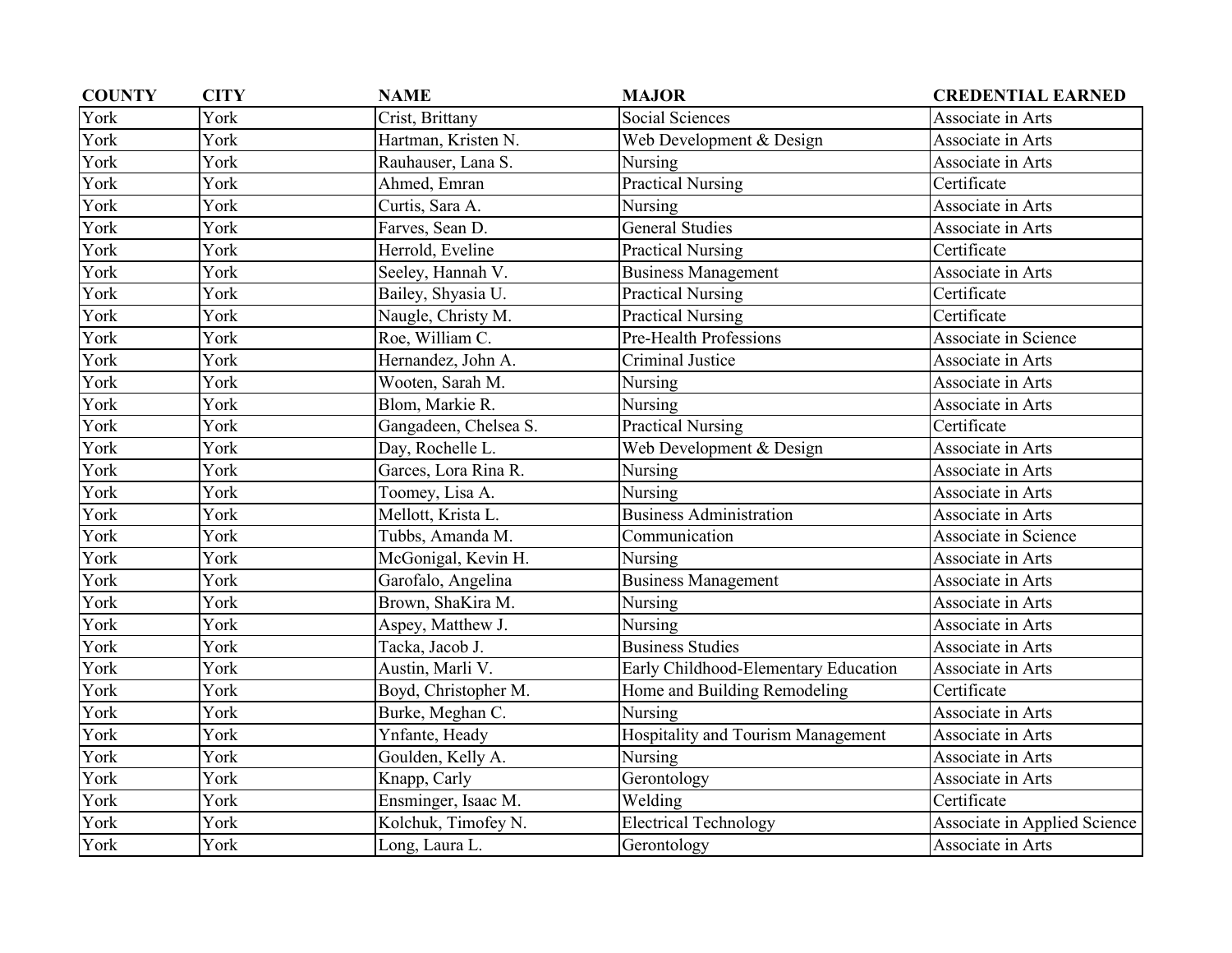| <b>COUNTY</b> | <b>CITY</b>       | <b>NAME</b>                | <b>MAJOR</b>                          | <b>CREDENTIAL EARNED</b>     |
|---------------|-------------------|----------------------------|---------------------------------------|------------------------------|
| York          | York              | Oates, Peter V.            | <b>Human Services</b>                 | Associate in Arts            |
| York          | York              | Bylotas, Sara L.           | Nursing                               | Associate in Arts            |
| York          | York              | Crone, Elizabeth J.        | Health Care Management                | Associate in Arts            |
| York          | York              | Rouscher, Danielle L.      | <b>Health Care Management</b>         | Associate in Arts            |
| York          | York              | Osoria Terrero, Robinson   | Web Development & Design              | Associate in Arts            |
| York          | York              | Gembe, Teresa A.           | <b>Business Management-Accounting</b> | Associate in Arts            |
| York          | York              | Culp-Henise, Blake L.      | Welding                               | Certificate                  |
| York          | York              | Braddy, Andrew G.          | Communication                         | Associate in Science         |
| York          | York              | Onokpasah, Lawson          | <b>Business Administration</b>        | Associate in Arts            |
| York          | York              | Abbott, Thomas E.          | <b>General Studies</b>                | Associate in Applied Science |
| York          | York              | Biayi, Godiva K.           | Nursing                               | Associate in Arts            |
| York          | York              | Knight, Will D.            | Computer Information Systems          | Associate in Arts            |
| York          | York              | Branham, Melissa A.        | <b>Social Sciences</b>                | Associate in Arts            |
| York          | York              | Mickens, Gregory K.        | Social Sciences                       | Associate in Arts            |
| York          | York              | Stewart, Stephanie N.      | <b>Practical Nursing</b>              | Certificate                  |
| York          | York              | Daniel-Cassimy, Carlene M. | Nursing                               | Associate in Arts            |
| York          | York              | Hernandez, Veronica C.     | Criminal Justice                      | Associate in Arts            |
| York          | York              | Macris, Kathryn A.         | <b>General Studies</b>                | Associate in Arts            |
| York          | York              | Nelson, Diane F.           | <b>General Studies</b>                | Associate in Arts            |
| York          | York              | Via, Lindsey M.            | Liberal Arts                          | Associate in Arts            |
| York          | York              | Ashime, Liliane            | <b>Practical Nursing</b>              | Certificate                  |
| York          | York              | Bankert, Erin              | Paramedic/EMT-Cert                    | Certificate                  |
| York          | York              | Kulp, Jaime E.             | Nursing                               | Associate in Arts            |
| York          | York              | Minifield, Keena N.        | <b>Social Sciences</b>                | Associate in Arts            |
| York          | York              | Santana, Sarah M.          | Nursing                               | Associate in Arts            |
| York          | York Haven        | Boyer, Kellianne F.        | <b>General Studies</b>                | Associate in Applied Science |
| York          | York Haven        | Dixon, Antonio             | <b>Automotive Technology</b>          | Associate in Applied Science |
| Out of State  | CHESTERFIELD, VA. | Spataro, Stephanie E.      | <b>Social Sciences</b>                | Associate in Arts            |
| Out of State  | CLAYTON, DE.      | Fisher, Kayla J.           | Health Care Management                | Associate in Arts            |
| Out of State  | EMMITSBURG, MD.   | Martin, Bethany K.         | Nursing                               | Associate in Arts            |
| Out of State  | FREMONT, NH.      | Cole, Alex H.              | Chemistry                             | Associate in Science         |
| Out of State  | LINEBORO, MD.     | Becker, Chelsea V.         | Nursing                               | Associate in Arts            |
| Out of State  | MORRISVILLE, NC.  | Lawler, Sheri L.           | <b>Health Science</b>                 | Associate in Science         |
| Out of State  | NEW CASTLE, DE.   | Hepner, Larry A.           | <b>Business Administration</b>        | Associate in Arts            |